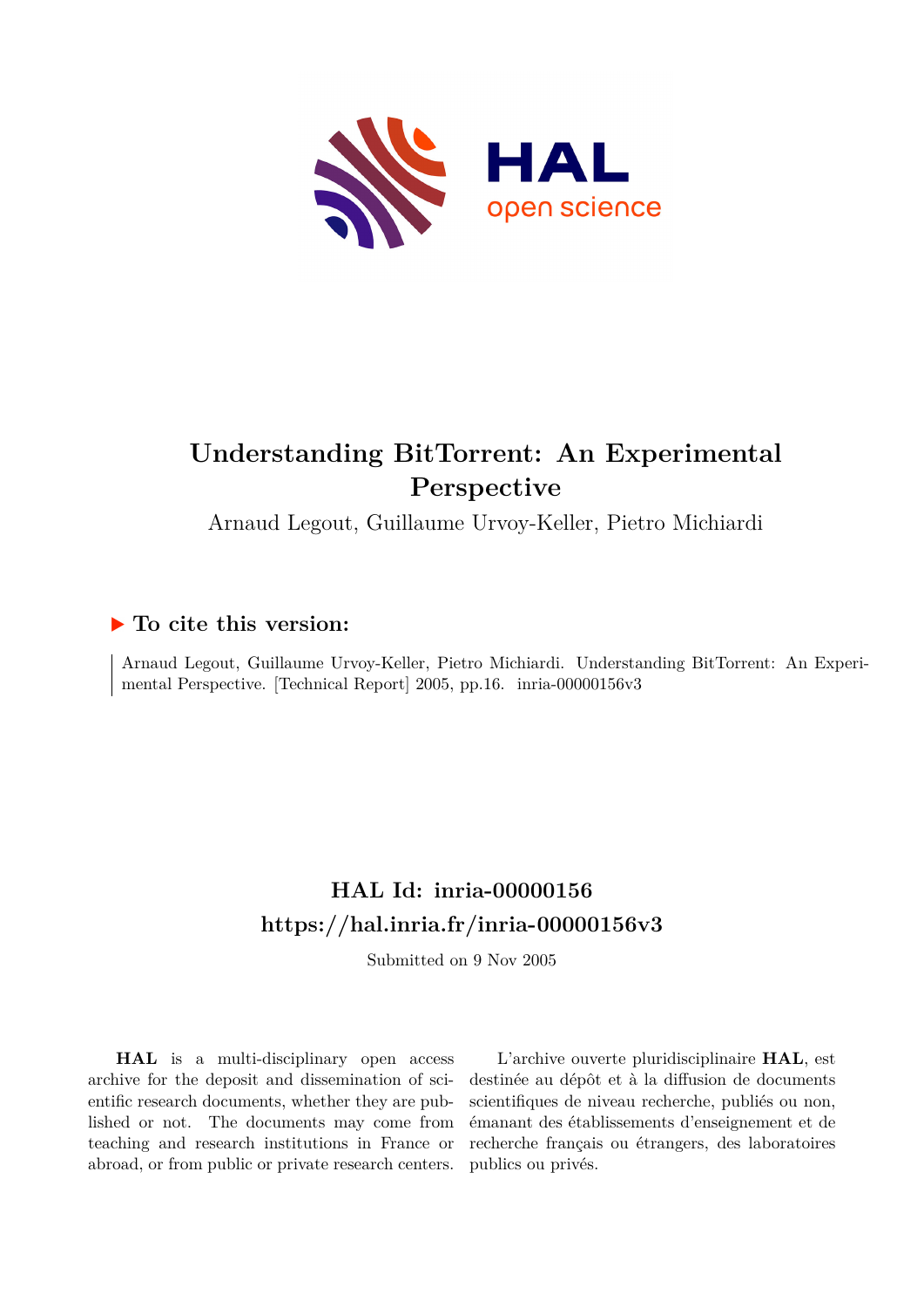# Understanding BitTorrent: An Experimental Perspective

Arnaud Legout

I.N.R.I.A. Sophia Antipolis, France Email: arnaud.legout@sophia.inria.fr Guillaume Urvoy-Keller and Pietro Michiardi Institut Eurecom Sophia Antipolis, France Email: {Guillaume.Urvoy,Pietro.Michiardi}@eurecom.fr

#### *Technical Report*

*Abstract***— BitTorrent is a recent, yet successful peer-to-peer protocol focused on efficient content delivery. To gain a better understanding of the key algorithms of the protocol, we have instrumented a client and run experiments on a large number of real torrents. Our experimental evaluation is peer oriented, instead of tracker oriented, which allows us to get detailed information on all exchanged messages and protocol events. In particular, we have explored the properties of the two key algorithms of BitTorrent: the choke and the rarest first algorithms. We have shown that they both perform remarkably well, but that the old version of the choke algorithm, that is still widely deployed, suffers from several problems. We have also explored the dynamics of a peer set that captures most of the torrent variability and provides important insights for the design of realistic models of BitTorrent. Finally, we have evaluated the protocol overhead. We have found in our experiments a small protocol overhead and explain under which conditions it can increase.**

#### I. INTRODUCTION

In few years, peer-to-peer applications have become among the most popular applications in the Internet [1], [2]. This success comes from two major properties of these applications: any client can become a server without any complex configuration, and any client can search and download contents hosted by any other client. These applications are based on specific peer-to-peer networks, e.g., eDonkey2K, Gnutella, and FastTrack to name few. All these networks focus on content localization. This problem has raised a lot of attention in the last years [3]–[6].

Recent measurement studies [1], [2], [7], [8] have reported that peer-to-peer traffic represents a significant portion of the Internet traffic ranging from 10% up to 80% of the traffic on backbone links depending on the measurement methodology and on their geographic localization. To the best of our knowledge, all measurements studies on peer-to-peer traffic consider traces from backbone links. However, it is likely that peer-to-peer traffic represents only a small fraction of the traffic on enterprises networks. The main reason is the lack of legal contents to share and the lack of applications in an enterprise context. This is why network administrators filter out the peer-to-peer ports in order to prevent such traffic on

their network. However, we envision at short or mid term a widespread deployment of peer-to-peer applications in enterprises. Several critical applications for an enterprise require an efficient file distribution system: OS software updates, antivirus updates, Web site mirroring, backup system, etc. As a consequence, efficient content delivery will become an important requirement that will drive the design of peer-topeer applications.

BitTorrent [9] is a new peer-to-peer application that has became very popular [1], [2], [7]. It is fundamentally different from all previous peer-to-peer applications. Indeed, BitTorrent does not rely on a peer-to-peer network federating users sharing many contents. Instead, BitTorrent creates a new peerto-peer transfer session, called a torrent, for each content. The drawback of this design is the lack of content localization support. The major advantage is the focus on efficient content delivery.

In this paper, we perform an experimental evaluation of the key algorithms of BitTorrent. Our intent is to gain a better understanding of these algorithms in a real environment, and to understand the dynamics of peers. Specifically, we focus on the client local vision of the torrent. We have instrumented a client and run several experiments on a large number of torrents. We have chosen torrents with different characteristics, but we do not pretend to have reach completeness. Instead, we have only scratched the surface of the problem of efficient peer-to-peer content delivery, yet we hope to have done a step toward a better understanding of efficient delivery of data in peer-to-peer.

We took during this work several decisions that restrict the scope of this study. We have chosen to focus on the behavior of a single client in a real torrent. While it may be argued that a larger number of peers instrumented would have given a better understanding of the torrents, we took the decision to be as unobtrusive as possible. Increasing the number of instrumented clients would have required to either control those clients ourselves, or to ask some peers to use our instrumented client. In both cases, the choice of the instrumented peer set would have been biased, and the behavior of the torrent impacted. On the contrary, our decision was to understand how a new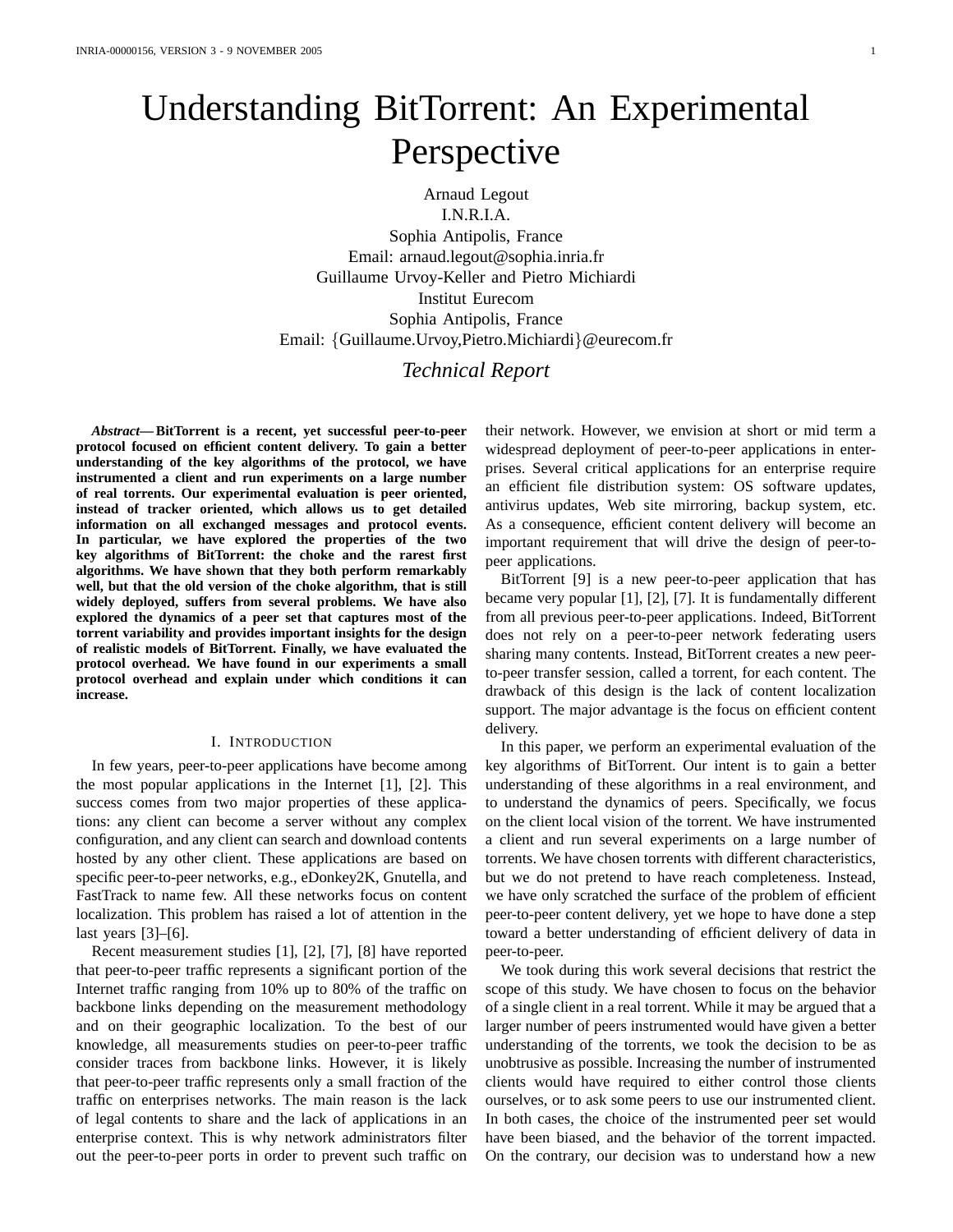peer (our instrumented peer) joining a real torrent will behave.

A second decision was to evaluate only real torrents. In such a context it is not possible to reproduce an experiment, and thus to gain statistical information. However, studying the dynamic of the protocol is as important as studying its statistical properties. Also, as we considered a large number of torrents and observed a consistent behavior on these torrents, we believe our observations to be representative of the BitTorrent protocol.

Finally, we decided to present an extensive trace analysis, rather than a discussion on the possible optimizations of the protocol. Studying how the various parameters of BitTorrent can be adjusted to improve the overall efficiency, and proposing improvements to the protocol only makes sense if deficiencies of the protocol or significant room for improvements are identified. We decided in this study to make the step before, i.e., to explore how BitTorrent is behaving on real torrents. We found in particular that the last piece problem, which is one of the most studied problem with proposed improvements of BitTorrent is in fact a marginal problem that cannot be observed in our torrent set. It appears to us that this study is a mandatory step toward improvements of the protocol, and that it is beyond the scope of our study to make an additional improvement step.

To the best of our knowledge this study is the first one to offer an experimental evaluation of the key algorithms of BitTorrent on real torrents. In this paper, we provide a sketch of answer to the following questions:

- Does the algorithm used to balance upload and download rate at a small time scale (called the choke algorithm, see section II-C.1) provide a reasonable reciprocation at the scale of a download? How does this algorithm behave with free riders? What is the behavior of the algorithm when the peer is both a source and a receiver (i.e., a leecher), and when the peer is a source only (i.e., a seed)?
- Does the content pieces selection algorithm (called rarest) first algorithm, see section II-C.2) provide a good entropy of the pieces in the torrent? Does this algorithm solve the last pieces problem?
- How does the set of neighbors of a peer (called a peer set) evolve with time? What is the dynamics of the set of peers actively transmitting data (called active peer set)?
- What is the protocol overhead?

We present the terminology used throughout this paper in section II-A. Then, we give a short overview of the BitTorrent protocol in section II-B, and we give a detailed description of its key algorithms in section II-C. We present our experimentation methodology in section III, and our detailed results in section IV. Related work is discussed in section V. We conclude the paper with a discussion of the results in section VI.

#### II. BACKGROUND

#### *A. Terminology*

The terminology used in the peer-to-peer community and in particular in the BitTorrent community is not standardized. For the sake of clarity, we define in this section the terms used throughout this paper.

Files transfered using BitTorrent are split in *pieces*, and each piece is split in *blocks*. Blocks are the transmission unit on the network, but the protocol only accounts for transfered pieces. In particular, partially received pieces cannot be served by a peer, only complete pieces can.

Each peer maintains a list of other peers it can potentially send pieces to. We call this list the *peer set*. This notion of peer set is also known as neighbor set. We call *local peer*, the peer with the instrumented BitTorrent client, and *remote peers*, the peers that are in the peer set of the local peer.

We say that peer A is *interested* in peer B when peer B has pieces that peer A does not have. Conversely, peer A is *not interested* in peer  $B$  when peer  $B$  has a subset of the pieces of peer A. We say that peer A *chokes* peer B when peer A cannot send data to peer B. Conversely, peer A *unchokes* peer B when peer A can send data to peer B.

A peer can only send data to a subset of its peer set. We call this subset the *active peer set*. The choke algorithm (described in section II-C.1) is in charge of determining the peers being part of the active peer set, i.e., which remote peers will be choked and unchoked. Only peers that are unchoked by the local peer and interested in the local peer are part of the active peer set.

A peer has two states: the *leecher state*, when it is downloading a content, but does not have yet all pieces; the *seed state* when the peer has all the pieces of the content. For short, we can say that a peer is a *leecher* when it is in leecher state and a *seed* when it is in seed state.

#### *B. BitTorrent Overview*

BitTorrent is a P2P application that capitalizes on the bandwidth of peers to efficiently replicate contents on large sets of peers. A specificity of BitTorrent is the notion of *torrent*, which defines a session of transfer of a single content to a set of peers. Each torrent is independent. In particular, there is no reward or penalty to participate in a given torrent to join a new one. A torrent is alive as long as there is at least one seed in the torrent. Peers involved in a torrent cooperate to replicate the file among each other using *swarming* techniques. In particular, the file is split in pieces of typically 256 kB, and each piece is split in blocks of 16 kB. Other piece sizes are possible.

A user joins an existing torrent by downloading a *.torrent* file usually from a Web server, which contains metainformation on the file to be downloaded, e.g., the number of pieces and the SHA-1 hash values of each piece, and the IP address of the so-called *tracker* of the torrent. The tracker is the only centralized component of BitTorrent, but it is not involved in the actual distribution of the file. It only keeps track of the peers currently involved in the torrent and collects statistics on the torrent.

When joining a torrent, a new peer asks to the tracker a list of IP addresses of peers to connect to and cooperate with, typically 50 peers chosen at random in the list of peers currently involved in the torrent. This set of peers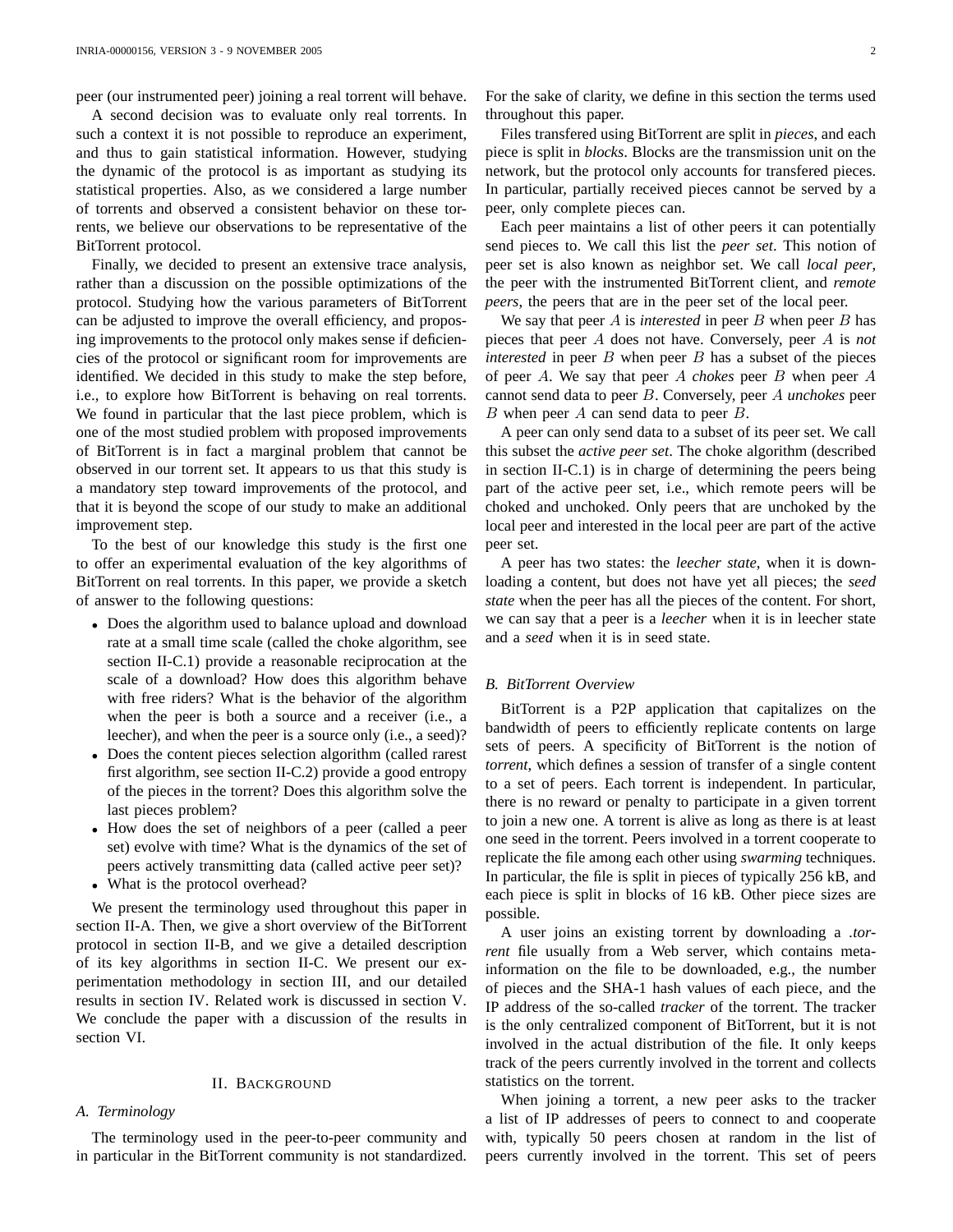forms the peer set of the new peer. This peer set will be augmented by peers connecting directly to this new peer. Such peers are aware of the new peer by receiving its IP address after a request to the tracker. Each peer reports its state to the tracker every 30 minutes in steady-state regime, or when disconnecting from the torrent, indicating each time the amount of bytes it has uploaded and downloaded since it joined the torrent. A torrent can thus be viewed as a collection of interconnected peer sets. If ever the number of peers in the peer set of the new peer falls below a predefined threshold (typically 20 peers), this peer will contact the tracker again to obtain a new list of IP addresses of peers. By default, the maximum peer set size is 80. Moreover, a peer should not exceed a threshold of 40 initiated connections among the 80 at each time. As a consequence, the 40 remaining connections should be initiated by remote peers. This policy guarantees a good interconnection among the peer sets in the torrent and avoid the creation of cliques.

Each peer knows which pieces each peer in its peer set has. The consistency of this information is guaranteed by the exchange of messages described in section IV-D. The exchange of pieces among peers is governed by two core algorithms: the choke and the rarest first algorithms. Those algorithms are further detailed in section II-C.

#### *C. BitTorrent Algorithms Description*

We focus here on the two most important algorithms of BitTorrent: the choke algorithm and the rarest first piece selection algorithm. We will not give all the details of these algorithms, but we will explain the main ideas behind them.

*1) Choke Algorithm:* The choke algorithm was introduced to guarantee a reasonable level of upload and download reciprocation. As a consequence, free riders, i.e., peers that never upload, should be penalized. The choke algorithm makes an important distinction between the leecher state and the seed state. This distinction is very recent in the BitTorrent protocol and appeared in version 4.0.0 of the *mainline* client [10]. We are not aware of a documentation of this new algorithm and of an implementation of it apart from the *mainline* client. In the following, we describe the algorithm with the default parameters. By changing the default parameters it is possible to increase the size of the active peer set and the number of optimistic unchokes.

In this section, interested always means interested in the local peer, and choked always means choked by the remote peer.

When in leecher state, the choke algorithm is called every ten seconds and each time a peer leaves the peer set, or each time an unchoked peer becomes interested or not interested. As a consequence, the choke period can be much shorter than 10 seconds. Each time the choke algorithm is called, we say that a new round starts, and the following steps are executed.

1) At the beginning of every three rounds, i.e., every 30 seconds, the algorithm chooses one peer at random that is choked and interested. We call this peer the planned optimistic unchoked peer.

- 2) The algorithm orders peers that are interested and have sent at least one block in the last 30 seconds according to their download rate (to the local peer). A peer that has not sent any block in the last 30 seconds is called *snubbed*. Snubbed peers are excluded in order to guarantee that only active peers are unchoked.
- 3) The three fastest peers are unchoked.
- 4) If the planned optimistic unchoked peer is not part of the three fastest peers, it is unchoked and the round is completed.
- 5) If the planned optimistic unchoked peer is part of the three fastest peers, another planned optimistic unchoked peer is chosen at random.
	- a) If this peer is interested, it is unchoked and the round is completed.
	- b) If this peer is not interested, it is unchoked and a new planned optimistic unchoked peer is chosen at random. Step 5a is repeated with the new planned optimistic unchoked peer. As a consequence, more than 4 peers can be unchoked by the algorithm. However, only 4 interested peers can be unchoked in the same round. Unchoking *not interested* peers allows to recompute the active peer set as soon as one of such an unchoked peer becomes interested. Indeed, the choke algorithm is called each time an unchoked peer becomes interested.

In the following, we call the three peers unchoked in step 3 the regular unchoked (RU) peers, and the planned optimistic unchoked peer unchoked in step 4 or step 5a the optimistic unchoked (OU) peer. The optimistic unchoke peer selection has two purposes. It allows to evaluate the download capacity of new peers in the peer set, and it allows to bootstrap new peers that do not have any piece to share by giving them their first piece.

In previous versions of the BitTorrent protocol, the choke algorithm was the same in leecher state and in seed state except that in seed state the ordering performed in step 2 was based on upload rates (from the local peer). The current choke algorithm in seed state is somewhat different. The algorithm is called every ten seconds, and each time a peer leaves the peer set, or each time an unchoked peer becomes interested or not interested. Each time the choke algorithm is called, we say that a new round starts, and the following steps are executed. Only the peers that are unchoked and interested are considered in the following.

- 1) The algorithm orders the peers according to the time they were last unchoked (most recently unchoked peers first) for all the peers that were unchoked recently (less than 20 seconds ago) or that have pending requests for blocks. The upload rate is then used to decide between peers with the same last unchoked time, giving priority to the highest upload.
- 2) The algorithm orders the other peers according to their upload rate, giving priority to the highest upload, and puts them after the peers ordered in step 1.
- 3) During two rounds out of three, the algorithm keeps unchoked the first 3 peers, and unchokes another inter-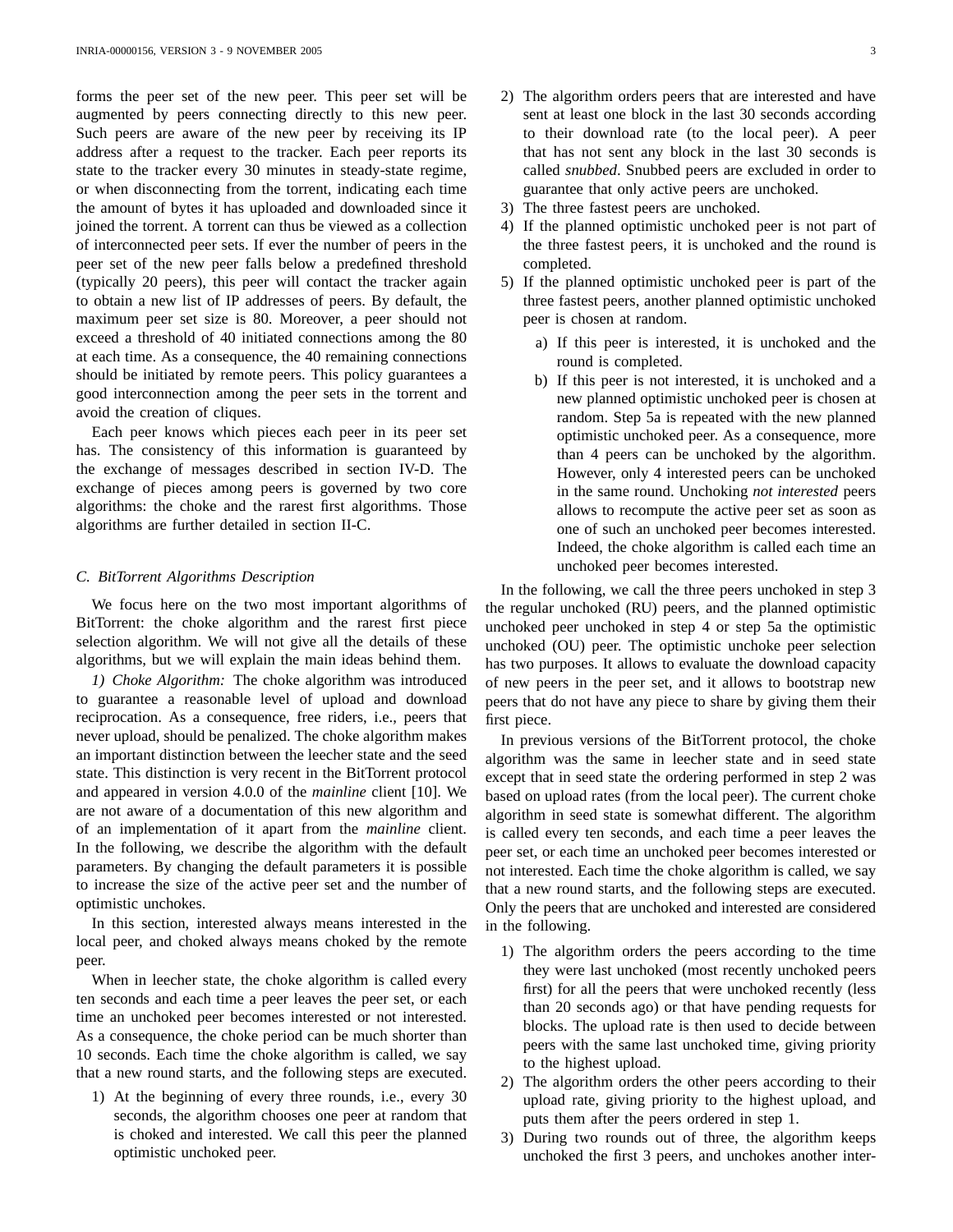ested peer selected at random. For the third round, the algorithm keeps unchoked the first four peers.

In the following, we call the three or four peers that are kept unchoked in step 3 the seed kept unchoked (SKU) peers, and the unchoked peer selected at random the seed random unchoked (SRU) peer. Step 1 is the key of the new algorithm in seed state. Peers are no more ordered according to their upload rate from the local peer, but using the time of their last unchoke. As a consequence, the peers in the active peer set are changed frequently.

The previous version of the algorithm, unlike the new one, favors peers with a high download rate. This has a major drawback: a single peer can monopolize all the resources of a seed, provided it has the highest download capacity. This drawback can adversely impact a torrent. A free rider peer, i.e., a peer that does not contribute anything, can get a high download rate without contributing anything. This is not a problem in a large torrent. But in small torrents, where there are only few seeds, a free rider can monopolize one or all the seeds and slow down the whole torrent by preventing the propagation of rare pieces that only seeds have. In the case the torrent is just starting, the free rider can even lock the seed and significantly delay the startup of the torrent. This drawback can even be exploited by an attacker to stop a new torrent, by requesting continuously the same content.

We will show in section IV how the new algorithm avoids such a drawback.

*2) Rarest First:* The rarest first algorithm is very simple. The local peer maintains the number of copies in its peer set of each content piece. It uses this information to define a rarest pieces set. Let  $m$  be the number of copies of the rarest piece, then the ID of all the pieces with  $m$  copies in the peer set are added to the rarest pieces set. The rarest pieces set is updated each time a copy of a piece is added to or removed from the peer set of the local peer.

If the local peer has downloaded strictly less than 4 pieces, it chooses the next piece to request at random. This is called the *random first policy*. Once it has downloaded at least 4 pieces, it chooses the next piece to download at random in the rarest pieces set. BitTorrent also uses a *strict priority policy*, which is at the block level. When at least one block of a piece has been requested, the other blocks of the same piece are requested with the highest priority.

The aim of the random first policy is to permit a peer to download its first pieces faster than with a the rarest first policy, as it is important to have some pieces to reciprocate for the choke algorithm. Indeed, a piece chosen at random is likely to be more replicated than the rarest pieces, thus its download time will be in mean faster. The aim of the strict priority policy is to complete the download of a piece as fast as possible. As only complete pieces can be sent, it is important to minimize the number of partially received pieces. However, we will see in section IV-B.2 that some pieces take a long time to be downloaded entirely.

A last policy, not directly related to the rarest first algorithm, is the *end game mode* [9]. This mode starts once a peer has requested all blocks, i.e., blocks are either requested or already received. During this mode, the peer requests all blocks not yet received to all peers in its peer set. Each time a block is received, it cancels the request for the received block to all peers in its peer set. As a peer has a small buffer of pending requests, all blocks are effectively requested close to the end of the download. Therefore, the *end game mode* is used at the very end of the download, thus it has little impact on the overall performance (see section IV-B.2).

#### III. EXPERIMENTATION METHODOLOGY

#### *A. Choice of the BitTorrent client*

Several BitTorrent clients are available. The first BitTorrent client has been developed by Bram Cohen, the inventor of the protocol. This client is open source and is called *mainline*. As there is no well maintained and official specification of the BitTorrent protocol, the *mainline* client is considered as the reference of the BitTorrent protocol. It should be noted that, up to now, each improvement of Bram Cohen to the BitTorrent protocol was replicated to all the other clients.

The other clients differ from the *mainline* client on two points. First, the *mainline* client has a rudimentary user interface. Other clients have a more sophisticated interface with a nice look and feel, realtime statistics, many configuration options, etc. Second, as the *mainline* client defines the BitTorrent protocol, it is de facto a reference implementation of the BitTorrent protocol. Other clients offer experimental extensions to the protocol.

As our intent is an evaluation of the strict BitTorrent protocol, we have decided to restrict ourselves to the *mainline* client. We instrumented version 4.0.2 of the *mainline* client released at the end of May 2005<sup>1</sup>.

We also considered the *Azureus* client. This client is the most downloaded BitTorrent client at SourceForge[11] with more than 70 million downloads<sup>2</sup>. This client implements a lot of experimental features and we will discuss one of them in section IV-B.3.

#### *B. Experimentations*

We performed a complete instrumentation of the *mainline* client. The instrumentation comprises: a log of each BitTorrent message sent or received with the detailed content of the message (except the payload for the PIECE message), a log of each state change in the choke algorithm, a log of the rate estimation used by the choke algorithm, a log of important events (end game mode, seed state), some general informations.

All our experimentations were performed with the default parameters of the *mainline* client. It is outside of the scope of this study to evaluate the impact of each BitTorrent parameters variation. The main default parameters are: the maximum upload rate (default to 20 kB/s), the minimum number of peers in the peer set before requesting more peers to the tracker

<sup>1</sup>Another branch of development called 4.1.x was released in parallel. It does not implement any new functionality to the core protocol, but enables a new tracker-less functionality. As the evaluation of the tracker functionality was outside the scope of this study we focused on version 4.0.2.

<sup>2</sup>The *mainline* client is the second most downloaded BitTorrent client at SourceForge with more than 42 million downloads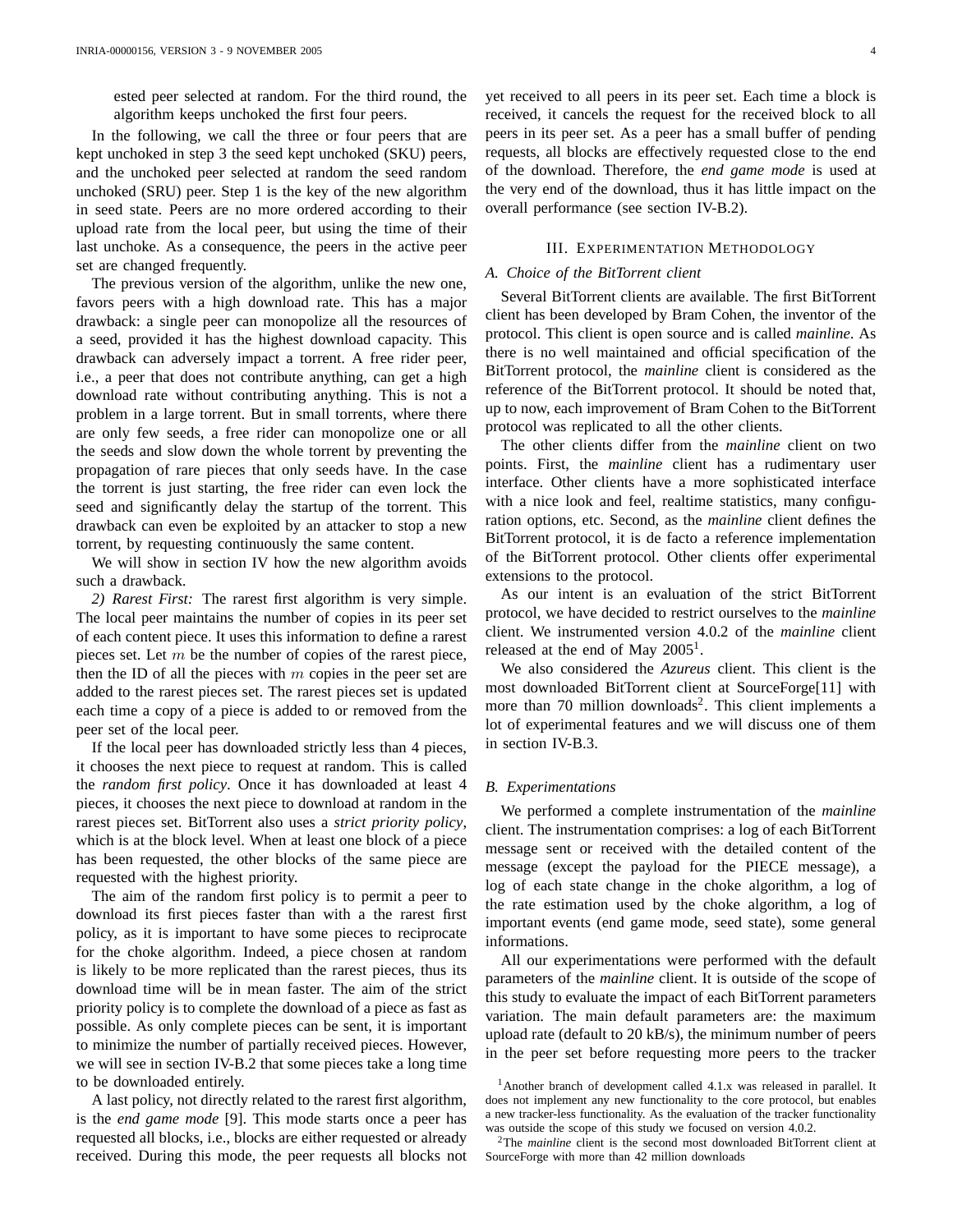(default to 20), the maximum number of connections the local peer can initiate (default to 40), the maximum number peers in the peer set (default to 80), the number of peers in the active peer set including the optimistic unchoke (default to 4), the block size (default to  $2^{14}$  Bytes), the number of pieces downloaded before switching from random to rarest piece selection (default to 4).

In our experiments, we uniquely identify a peer by its IP address and peer ID. The peer ID is a string composed of the client ID and a randomly generated string. This random string is regenerated each time the client is restarted. The client ID is a string composed of the client name and version number, e.g., M4-0-2 for the *mainline* client in version 4.0.2. We are aware of around 20 different BitTorrent clients, each client existing in several different versions. When in a given experiment, we see several peer IDs on the same IP address<sup>3</sup>, we compare the client ID of the different peer IDs. In case the client ID is the same for all the peer IDs on a same IP address, we deem that this is the same peer. The pair (IP, client ID) does not guarantee that each peer can be uniquely identified, because several peers beyond a NAT can use the same client in the same version. However, considering the large number of client IDs, it is common in our experiments to observe 15 different client IDs, the probability of collision is reasonably low for our purposes. Unlike what was reported by Bhagwan et al. [12], we did not see any problem of peer identification due to NATs. In fact, BitTorrent has an option, activated by default, to prevent accepting multiple incoming connections from the same IP address. The idea is to prevent peers to increase their share of the torrent, by opening multiple clients from the same machine.

We did all our experimentations from a machine connected to a high speed backbone. However, the upload capacity is limited by default by the client to 20 kB/s. There is no limit to the download capacity. We obtained effective maximum download speed ranging from 20 kB/s up to 1500 kB/s depending on the experiments.

The experimental evaluation of the BitTorrent protocol is complex. Each experiment in not reproducible as it heavily depends on the behavior of peers, the number of seeds and leechers in the torrent, and the subset of peers randomly returned by the tracker. However, by considering a large variety of torrents and by having a precise instrumentation, we were able to identify fundamental behaviors of the BitTorrent protocol.

We ran between 1 and 3 experiments on 12 different torrents. Each experiment lasted for 8 hours in order to make sure that each client became a seed and to have a representative trace in seed state.

We give the characteristic of each torrent in Table I. The number of seeds and leechers is given at the beginning of the experiment. Therefore, these numbers can be much different at the end of the experiment. Whereas these torrents have very different characteristics, we found surprisingly a very stable behavior of the protocol. Due to space limitations we cannot

| <b>Torrent ID</b> | # of Seeds | # of Leechers  | Torrent Size (MB) |
|-------------------|------------|----------------|-------------------|
|                   | 50         | 18             | 600               |
| 2                 |            | 40             | 800               |
| 3                 |            | $\overline{c}$ | 580               |
| 4                 | 115        | 19             | 430               |
| 5                 | 160        | 5              | 6                 |
| 6                 | 102        | 342            | 200               |
|                   | 9          | 30             | 350               |
| 8                 |            | 29             | 350               |
| 9                 | 12612      | 7052           | 140               |
| 10                | 462        | 180            | 2600              |
| 11                |            | 130            | 820               |
| 12                | 30         | 230            | 820               |



Fig. 1. CDF of the number of bytes uploaded to each remote peer when the local peer is in leecher state.

present the results for each experiment. Instead, we illustrate each important result with a figure representing the behavior of a representative torrent, and we discuss the differences of behavior for the other torrents.

#### IV. EXPERIMENTATION RESULTS

#### *A. Choke Algorithm*

In the following figures, the legend *all* represents the population of all peers that were in the peer set during the experiment, i.e., all the leechers and all the seeds. The legend *no seed* represents the population of all peers that were in the peer set in the experiment, but that were not initial seed, i.e., seed the first time they joined the peer set. In particular, the *no seed* peers can become seed during the experiment after they first join the peer set of the local peer.

The *all* population gives a global view over all peers, but does not allow to make a distinction between seeds and leechers. However, it is important to identify the seeds among the set of peers that do not receive anything from the local peer, because by definition seeds cannot receive any piece. To make this distinction, the *no seed* population that does not contain the initial seeds is presented along with the *all* population in figures.

All the figures in this section are given for torrent 7. The local peer spent 562 minutes in the torrent. It stayed 228 minutes in leecher state and 334 minutes in seed state.

<sup>3</sup>Between 0% to 16% of the IP addresses, depending on the experiments, are associated in our traces to more than one peer ID, the mean is around 7%.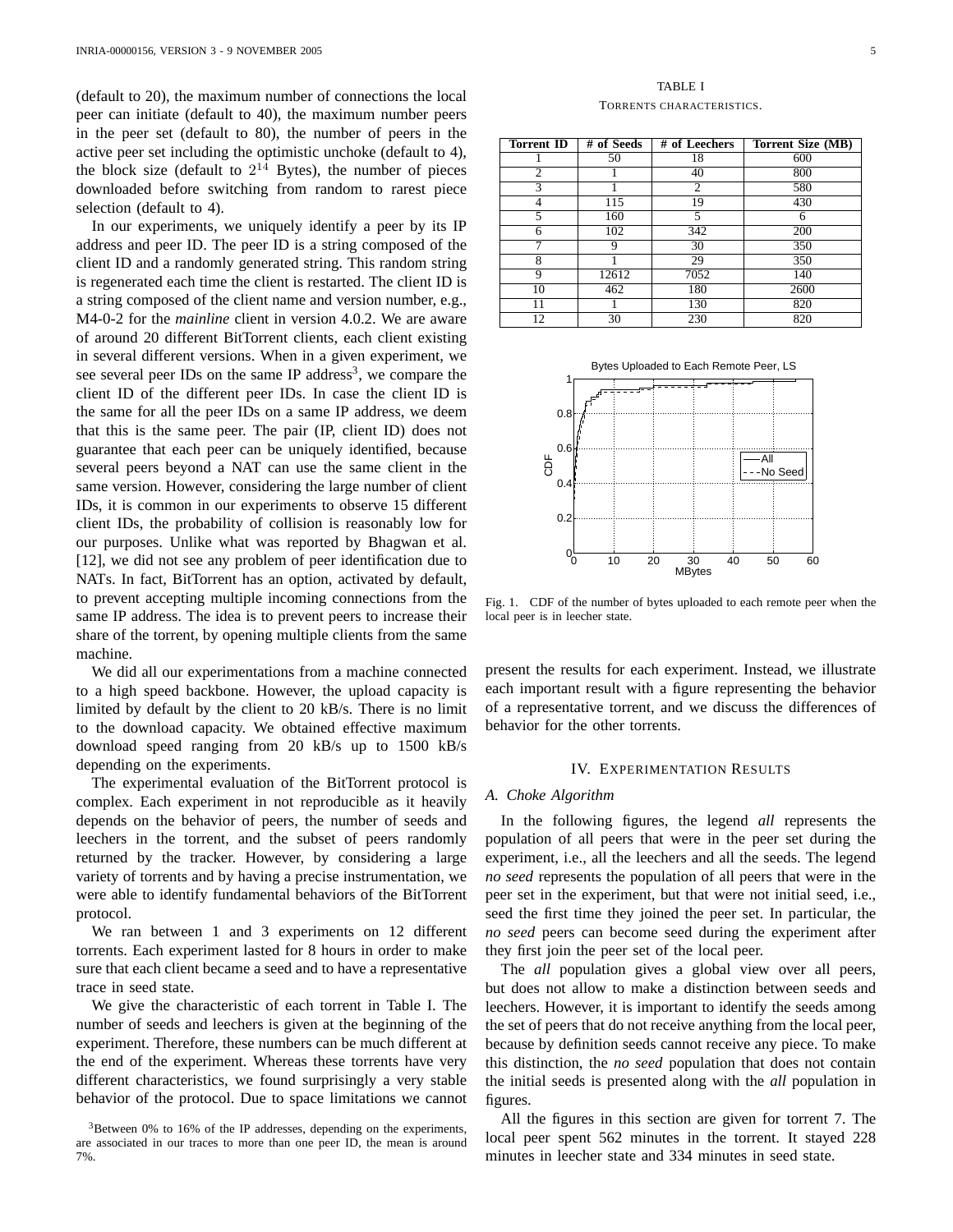

Fig. 2. Aggregate amount of bytes uploaded to each remote peer when the local peer is in leecher state.



Fig. 3. Number of times each peer is unchoked when the local peer is in the leecher state.

*1) Leecher State:* Fig. 1 represents the CDF of the number of bytes uploaded to each remote peer, when the local peer is in leecher state. The solid line represents the CDF for *all* peers and the dashed line represents the CDF for all the *no seed* peers. Fig. 2 represents the aggregate amount of bytes uploaded to each remote peer, when the local peer is in leecher state. Fig. 3 shows the number of times each peer is unchoked either as regular unchoke (RU) or as optimistic unchoke (OU). Peer IDs for Fig. 2 and Fig. 3 are ordered according to the time the peer is discovered by the local peer, first discovered peer with the lowest ID. All peers IDs for the entire experiment are given.

We see in Fig. 1 that most of the peers receive few bytes, and few peers receive most of the bytes. There are 42% of *all* peers and 31% of the *no seed* peers that do not receive any byte from the local peer. We see in Fig. 2 that the population size of *all* peers is 79, i.e., there are 79 peers seen by the local peer during the entire experiment. The population size of the *no seed* peers is 67, i.e., there are 12 initial seeds in the *all* peers population. These initial seeds are identified as a cross without a circle around in Fig. 2.

We say that the local peer discovers a remote peer when this remote peer enters for the first time the peer set. All the initial seeds were discovered by the local peer before the seed state, but 18 other peers were discovered after the seed state for both the *all* and *no seed* populations. Thus, these 18 peers



Fig. 4. Cumulative interested time of the remote peers in the pieces of the local peer, when the local peer is in leecher state.

cannot receive any bytes from the local peer in leecher state. These peers are the peers with ID 62 to 79 in Fig. 2 and Fig. 3. Finally, only three peers (peers with ID 29, 59, and 61) were discovered before the seed state and were not seed, but did not receive any byte from the local peer. Fig. 4 shows the cumulative interested time of the remote peers in the pieces of the local peer, when the local peer is in leecher state. Peers with ID 29 and 61 were interested in the local peer, i.e., had a chance to be unchoked by the local peer, respectively 9 seconds and 120 seconds. They were never unchoked due to a too short interested time. The peer with ID 59 was interested 408 seconds in the local peer and were optimistically unchoked 3 times. However, this peer never sent a request for a block to the local peer. This is probably due to an overloaded or misbehaving peer. For *all* peers  $\frac{18+12+3}{79} \approx 42\%$  of the peers and for the *no seed* peers  $\frac{18+3}{67} \approx 31\%$  of the peers did not receive anything, which matches what we see in Fig. 1.

In summary, few peers receive most of the bytes, most of the peers receive few bytes. The peers that do not receive anything are either initial seeds, or not interested enough in the pieces of the local peer. This result is a direct consequence of the choke algorithm in leecher state. We see in Fig. 3 that most of the peers are optimistically unchoked, and few peers are regularly unchoked a lot of time. The peers that are not unchoked at all are either initial seeds, or peers that do not stay in the peer set long enough to be optimistically unchoked, or peers that are no interested in the pieces of the local peer. After 600 seconds of experiment and up to the end of the leecher state, a minimum of 18 and a maximum of 28 peers are interested in the local peer. In leecher state, the local peer is interested to a minimum of 19 and a maximum of 37 remote peers. Therefore, the result is not biased due to a lack of peers, or to a lack of interest.

The observed behavior of the choke algorithm in leecher state is the exact expected behavior. The optimistic unchoke gives a chance to all peers, and the regular unchoke keeps unchoked the remote peers from which the local peer gets the highest download rate.

Because the choke algorithm takes its decisions based on the current download rate of the remote peers, it does not achieve a perfect reciprocation of the amount of bytes downloaded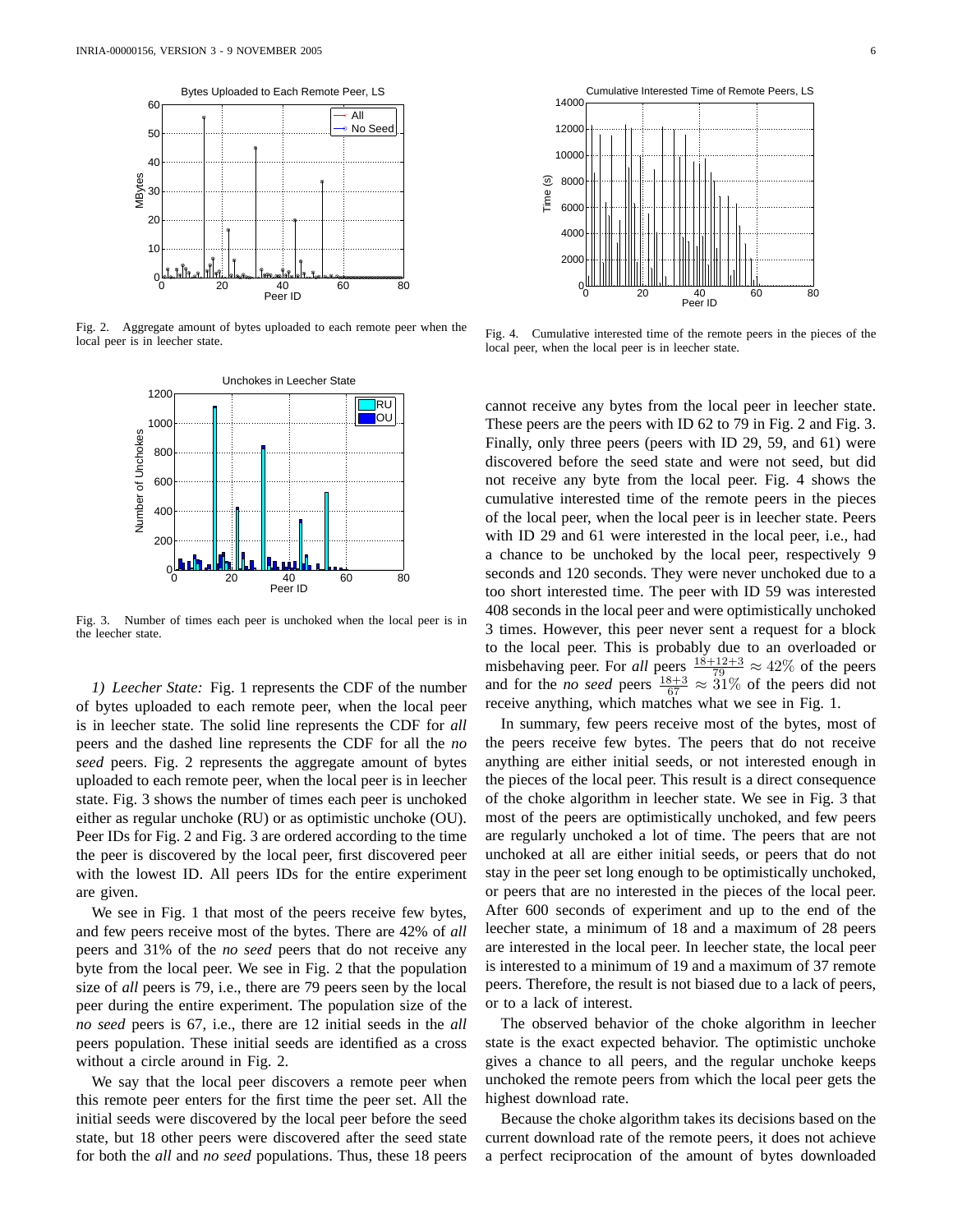

Fig. 5. Correlation between the downloaded bytes, uploaded bytes, and unchoked time in leecher state.



Fig. 6. CDF of the number of bytes uploaded to each remote peer when the local peer is in seed state.

and uploaded. Fig. 5 shows the relation between the amount of bytes downloaded from leechers (top subplot), the amount of bytes uploaded (middle subplot), and the time each peer is unchoked (bottom subplot). Peers are ordered according to the amount of bytes downloaded, the same order is kept for the two other subplots. We see that the peers from which the local peer downloads the most are also the peers the most frequently unchoked and the peers that receive the most uploaded bytes. Even if the reciprocation is not strict, the correlation is quite remarkable.

We observed a similar behavior of the choke algorithm in leecher state for all the experiments we performed.

*2) Seed State:* Fig. 6 represents the CDF of the number of bytes uploaded to each remote peer, when the local peer is in seed state. The solid line represents the CDF for *all* peers and the dashed line represents the CDF for all the *no seed* peers. We see that the shape of the curve significantly differs from the shape of the curve in Fig. 1. The amount of bytes uploaded to each peer is uniformly distributed among the peers. This uniform distribution is a direct consequence of time spent by each peer in the peer set. The choke algorithm gives roughly to each peer the same service time. However, when a peer leaves the peer set, it receives a shorter service time than a peer that stays longer. Fig. 7 shows the CDF of the time spent in the peer set. We observe that the curve can be linearly approximated with a given slope between 0 and 13,680



Fig. 7. CDF of the time spent in the peer set.



Fig. 8. Number of time each peer is unchoked when the local peer is in the seed state.

seconds (228 minutes), i.e., when the peer is in leecher state, and with another slope from 13,680 seconds up to the end of the experiment, i.e., when the local peer is in seed state. The change in the slope is due to seeds leaving the peer set when the local peer becomes a seed. Indeed, when a leecher becomes a seed, it removes from its peer set all the seeds. The time spent in the peer set in seed state follows a uniform distribution as the shape of the CDF is linear. Therefore, the number of bytes uploaded to each remote peer shall follow the same distribution, which is confirmed by Fig. 6.

The uniform distribution of the time spent in the peer set is not a constant in our experiments. For some experiments, the CDF of the time spent in the peer set is more concave, indicating that some peers spend a longer time in the peer set, whereas most of the peers spend a shorter time compared to a uniform distribution. However, we observe the same behavior of the choke algorithm in seed state for all experiments. In particular, the shape of the CDF of the number of bytes uploaded to each remote peer closely match the shape of the CDF of the time spent in the peer set when the local peer is in seed state. Therefore, the service time given by the choke algorithm in seed state depends linearly on the time spent in the peer set.

Fig. 8 shows the number of time each peer is unchoked either as seed random unchoke (SRU) or as seed keep unchoke (SKU). We see that the number of unchokes is well balanced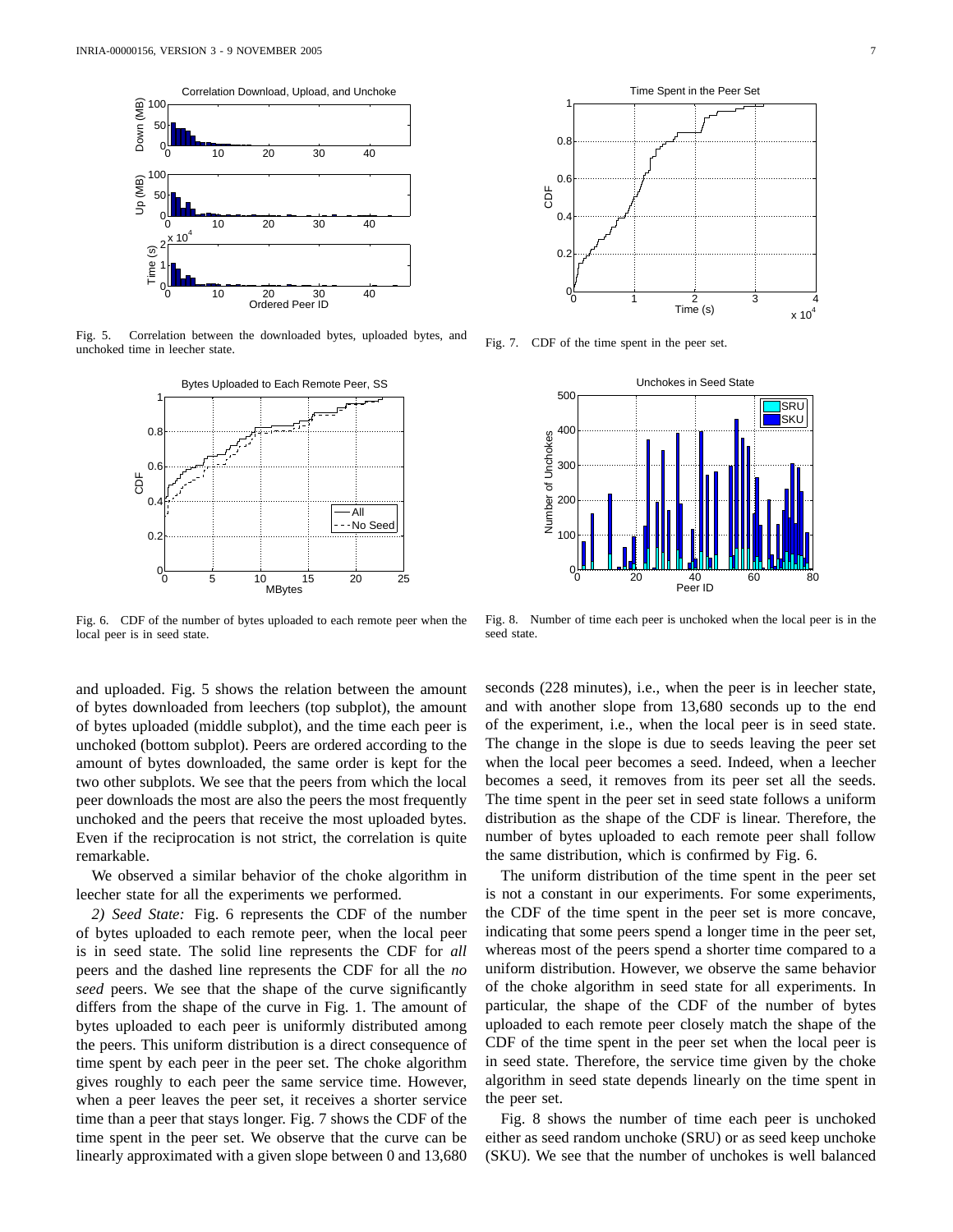among the peers in the peer set. SRUs account for a small part of the total number of unchokes. Indeed, this type of unchoke is only intended to give a chance to a new peer to enter the active peer set. Then this peer remains a few rounds in the active peer set as SKU. The peer leaves the active peer set when four new peers are unchoked as SRU more recently than itself. It can also prematurely leave the active peer set in case it does not download anything during a round.

We see that with the new choke algorithm in seed state, a peer with a high download capacity can no more lock a seed. This is a significant improvement of the algorithm. However, as only the *mainline* client implements this new algorithm, it is not yet possible to evaluate its impact on the overall efficiency of the protocol on real torrents.

We will now discuss the impact of the choke algorithm in seed state on a torrent. A peer can download from leechers and from seeds, but the choke algorithm cannot reciprocate to seeds, as seeds are never interested. As a consequence, a peer downloading most of its data from seeds will correctly reciprocate to the leechers it downloads from, but its contribution to the torrent in leecher state will be lower than in the case it is served by leechers only. Indeed, when the local peer has a high download capacity and it downloads most of its data from seeds, this capacity is only used to favor itself (high download rate) and not to contribute to the torrent (low upload time) in leecher state. Without such seeds, the download time would have been longer, thus a longer upload time, which means a higher contribution to the torrent in leecher state. Moreover, as explained in section II-C.1, when the local peer has a high download capacity, it can attract and monopolize a seed implementing the old choke algorithm in seed state.

In our experiments we found several times a large amount of data downloaded from seeds for torrents with a lot of leechers and few seeds. For instance, for an experiment on torrent 12, the local peer downloaded more than 400 MB from a single seed for a total content size of 820 MB. The seed was using a client with the old choke algorithm in seed state. For few experiments, we found a large amount of bytes downloaded from seeds with a version of the BitTorrent client with the new choke algorithm (*mainline* client 4.0.0 and higher). These experiments were launched on torrents with a higher number of seeds than leechers, e.g., torrent 1 or torrent 10. In such cases, the seeds have few leechers to serve, thus the new choke algorithm does not have enough leechers in the peer set to perform a noticeable load balancing. That explains the large amount of bytes downloaded from seeds even with the new choke algorithm.

For one experiment on torrent 5, the local peer downloaded exclusively from seeds. This torrent has a lot of seeds and few leechers. The peer set of the local peer did not contain any leecher. Even if in such a case, the local peer cannot contribute, as there is no leecher in its peer set, it can adversely monopolize the seeds implementing the old choke algorithm in seed state.

In summary, the choke algorithm in seed state is as important as in leecher state to guarantee a good reciprocation. The new choke algorithm is more robust to free riders and to misbehaviors than the old one.

*3) Summary of the Results on the Choke Algorithm:* The choke algorithm is at the core of the BitTorrent protocol. Its impact on the efficiency of the protocol is hard to understand, as it depends on many dynamic factors that are unknown: remote peers download capacity, dynamics of the peers in the peer set, interested and interesting state of the peers, bottlenecks in the network, etc. For this reason, it hard to state, without doing a real experiment, that the short time scale reciprocation of the choke algorithm can lead to a reasonable reciprocation in a time scale spanning the whole torrent experiment.

We found that in leecher state: i)All leechers get a chance to join the active peer set; ii)Only a few leechers remain a significant amount of time in the active peer set; iii)For those leechers, there is a good reciprocation between the amount of bytes uploaded and downloaded.

We found that in seed state: i)All leechers get an equal chance to stay in the active peer set; ii) The amount of data uploaded to a leecher is proportional to the time the leecher spent in the peer set; iii) The new choke algorithm performs better than the old one. In particular it is robust to free riders, and favors a better reciprocation.

One fundamental requirement of the choke algorithm is that it can always find interesting peers and peers that are interested. A second requirement is that the set of peers interesting and the set of peers interested is quite stable, at a time scale larger than a choke algorithm round. If these requirements are not fulfilled, we cannot make any assumption on the outcome of the choke algorithm. For this reason, a second algorithm is in charge to guarantee that both requirements are fulfilled: the rarest first algorithm.

#### *B. Rarest First Algorithm*

The rarest first algorithm target is to maximize the entropy of the pieces in the torrent, i.e., the diversity of the pieces among peers. In particular, it should prevent pieces to become rare pieces, i.e., pieces with only one copy, or significantly less copies than the mean number of copies. A high entropy is fundamental to the correct behavior of the choke algorithm [9].

The rarest first algorithm should also prevent the last pieces problem, in conjunction with the end game mode. We say that there is a last pieces problem when the download speed suffers a significant slow down for the last pieces.

*1) Rarest Piece Avoidance:* The following figures are the results of an experiment on torrent 7. The content distributed in this torrent is split in 1395 pieces.

Fig. 9 represents the evolution of the number of copies of pieces in the peer set with time. The dotted line represents the number of copies of the most replicated piece in the peer set at each instant. The solid line represents the average number of copies over all the pieces in the peer set at each instant. The dashed line represents the number of copies of the least replicated piece in the peer set at each instant. The most and least replicated pieces change over time. Despite a very dynamic environment, the mean number of copies is well bounded by the number of copies of the most and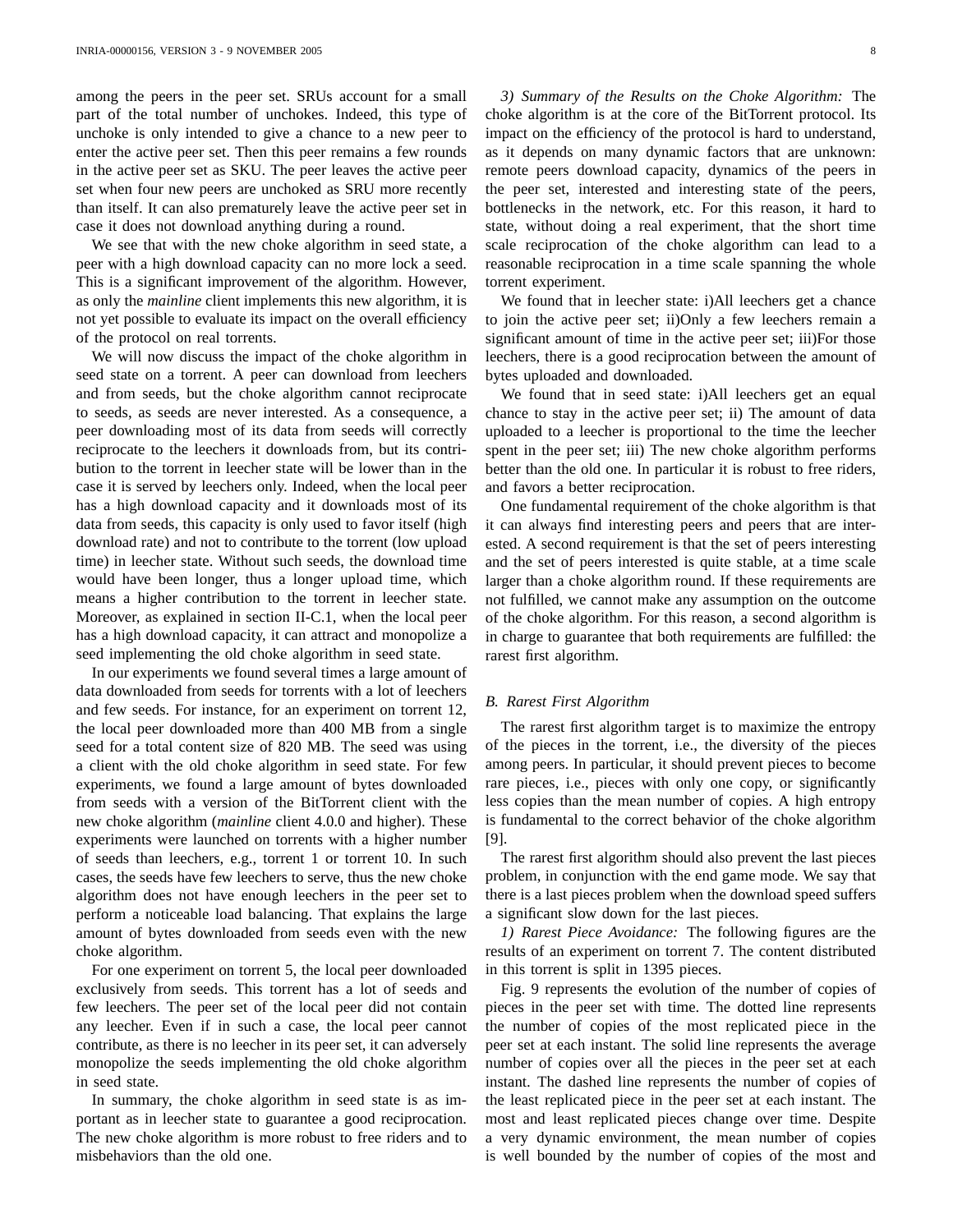

Fig. 9. Evolution of the number of copies of pieces in the peer set.



Fig. 10. Evolution of the peer set size.

least replicated pieces. In particular, the number of copies of the least replicated piece remains close to the average. The decrease in the number of copies 13680 seconds (228 minutes) after the beginning of the experiment corresponds to the local peer switching to seed state. Indeed, when a peer becomes seed, it closes its connections to all the seeds, following the BitTorrent protocol.

The evolution of the number of copies closely follows the evolution of the peer set size as shown in Fig. 10. This is a hint toward the independence between the number of copies in the peer set and the identity of the peers in the set. Indeed, with a high entropy, any subset of peers shall have the same statistical properties, e.g., the same mean number of copies.

We see in Fig. 9 that even if the min curve closely follows the mean, it does not significantly get closer. However, the rarest first algorithm does a very good job at increasing the number of copies of the rarest pieces. To support this claim we have plotted over time the number of rarest pieces, i.e., the set size of the pieces that are equally rarest. Fig. 11 shows this curve. We have removed from the data the first second, as when the first peer joins the peer set and it is not a seed, the number of rarest pieces can reach high values.

We see in this figure a sawtooth behavior that is representative of the behavior of the rarest first algorithm. Each peer joining or leaving the peer set can alter the set of rarest pieces. However, as soon as a new set of pieces becomes rarest, the rarest first algorithm quickly duplicates them as shown by a



Fig. 11. Evolution of the number of rarest pieces in the peer set.



Fig. 12. Evolution of the number of copies of pieces in the peer set for torrent 11.

consistent drop of the number of rarest pieces in Fig.11.

We observed the same behavior for almost all our experiments. However, for a few experiments, we encountered periods with some pieces missing in the peer set. To illustrate this case, we now focus on results of an experiment performed on torrent 11. The file distributed in this torrent is split in 1657 pieces. We run this experiment during 32828 seconds. At the beginning of the experiment there were 1 seed and 130 leechers in the torrent. After 28081 seconds, we probed the tracker for statistics and found 1 seed and 243 leechers. After 32749 seconds we found 16 seeds and 222 leechers in the torrent. As a consequence, this torrent had only one seed for the duration of most of our experiment. Moreover, in the peer set of the local peer, there was no seed in the intervals [0,2594] seconds and [13783,32448] seconds.

Fig. 12 represents the evolution of the number of copies of pieces in the peer set with time. We see some major differences compared to Fig. 9. First, the number of copies of the least replicated piece is often equal to zero. This means that some pieces are missing in the peer set. Second, the mean number of copies is significantly lower than the number of copies of the most replicated piece. Unlike what we observed in Fig. 9, the mean curve does not follow a parallel trajectory to the max curve. Instead, it is continuously increasing toward the max curve, and does not follow the same trend as the peer set size shown in Fig. 13. As the mean curve increase is not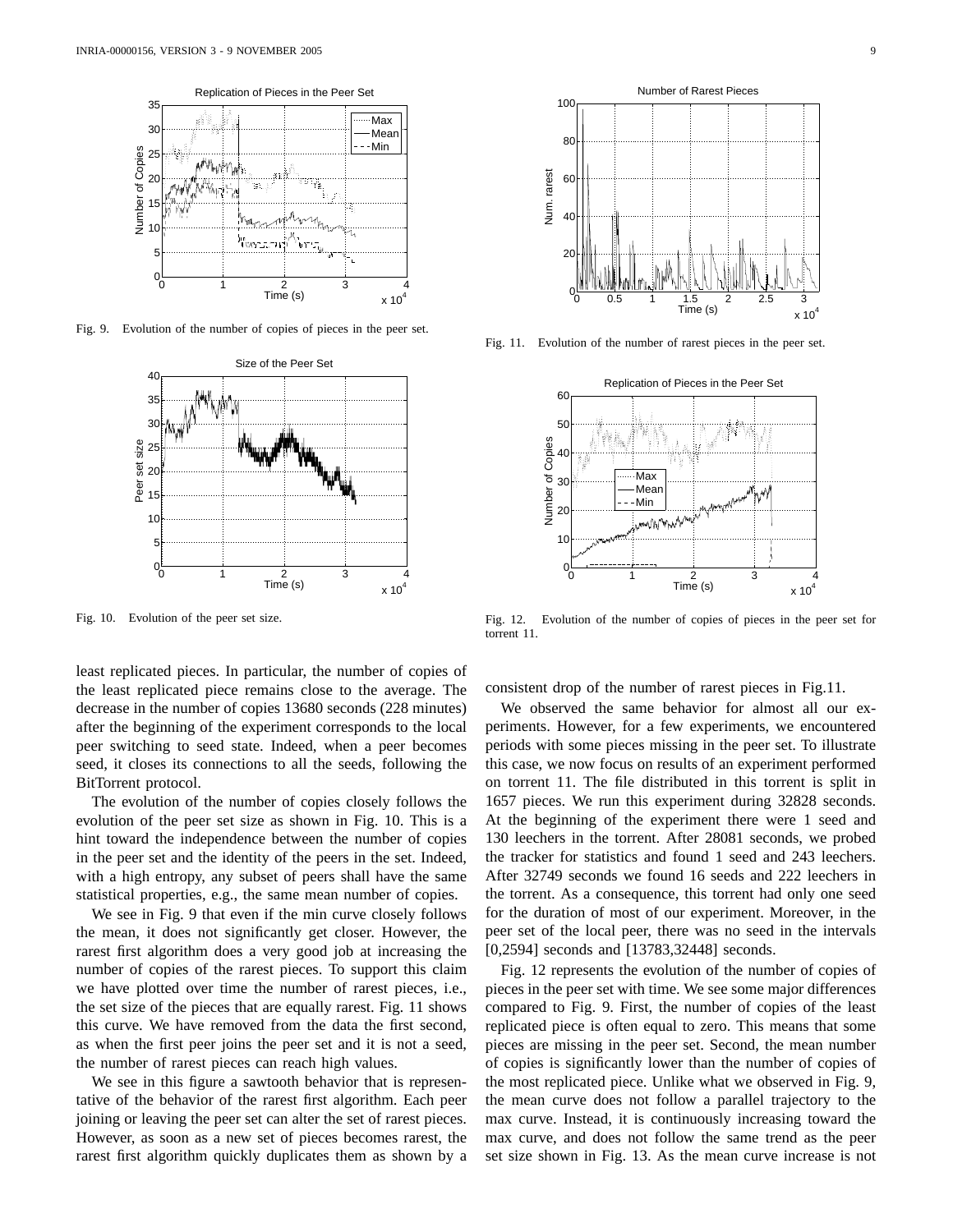

Fig. 13. Evolution of the peer set size for torrent 11.

![](_page_10_Figure_3.jpeg)

Fig. 14. Evolution of the number of rarest pieces in the peer set for torrent 11.

due to an increase in the number of peers in the peer set, this means that the rarest first algorithm increases the entropy of the pieces in the peer set over time.

In order to gain a better understanding of the replication process of the pieces for torrent 11, we plotted the evolution in the peer set of the local peer of the number of rarest pieces over time in Fig. 14 and of the number of missing pieces over time in Fig. 15. Whereas the former simply shows the replication of the pieces within the peer set of the local peer, the later shows the impact of the peers outside the peer set on the replication of the missing pieces within the peer set.

We see in Fig. 14 that the number of rarest pieces decreases linearly with time. As the size of each piece in this torrent is 512 kB, a rapid calculation shows that the rarest pieces are duplicated in the peer set at a rate close to 20 kB/s. The exact rate is not the same from experiment to experiment, but the linear trend is a constant in all our experiments. As we only have traces of the local peer, but not of all the peers in the torrent, we cannot identify the peers outside the peer set contributing pieces to the peers in the peer set. For this reason it is not possible to give the exact reason of this linear trend. Our guess is that, as the entropy is high, the number of peers that can serve the rarest pieces is stable. For this reason, the capacity of the torrent to serve the rarest pieces is constant, whatever the peer set is.

Fig. 12 shows that the least replicated piece (min curve) has

![](_page_10_Figure_9.jpeg)

Fig. 15. Evolution of the number of missing pieces in the peer set for torrent 11.

![](_page_10_Figure_11.jpeg)

Fig. 16. CDF of the block interarrival time.

a single copy in the peer set when the seed is in the peer set and is missing when the seed leaves the peer set. Therefore, the rarest pieces set for this experiment contains pieces that are at most present on a single peer in the peer set of the local peer. Fig. 15 complements this result. We see that each time the seed leaves the peer set, a high number of pieces is missing. When the seed is not in the peer set, the source of the rarest pieces is outside the peer set, as the rarest pieces are the missing pieces. However, the local peer perceived decrease rate of the rarest pieces does not change from the beginning up to 30000 seconds. That confirms that the capacity of the torrent to serve the rarest pieces is stable, whatever the peer set for each peer is.

In conclusion, our guess is that with the rarest first policy, the pieces availability in the peer set is independent of the peers in this set. All our experimental results tend to confirm this guess. However, a global view of the torrent is needed to confirm this guess. Whereas it is beyond the scope of this paper to evaluate globally a torrent, this is an interesting area for future research.

*2) Last Piece Problem:* The rarest first algorithm is sometimes presented as a solution to the last piece problem [13]. We evaluate in this section whether the rarest first algorithm solves the last piece problem. We give results for an experiment on torrent 7 and discuss the differences with the other experiments.

Fig. 16 shows the CDF of the block interarrival time. The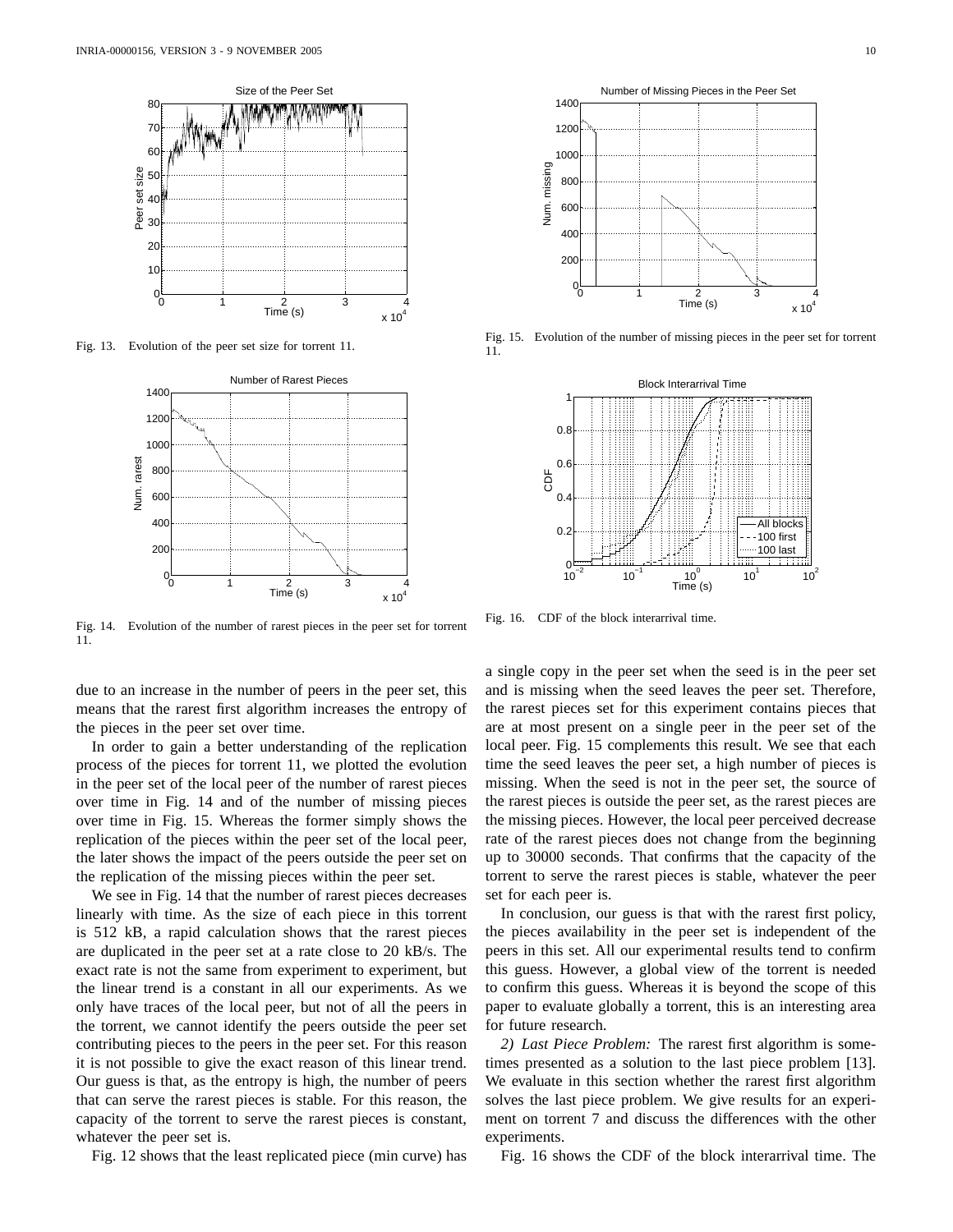![](_page_11_Figure_1.jpeg)

Fig. 17. CDF of the piece interarrival time.

solid line represents the CDF for all blocks, the dashed line represents the CDF for the 100 first downloaded blocks, and the dotted line represents the CDF for the 100 last downloaded blocks. We first see that the curve for the last 100 blocks is very close to the one for all blocks. The interarrival time for the 100 first blocks is larger than for the 100 last blocks. For a total of  $22308$  blocks<sup>4</sup> around 83% of the blocks have a interarrival time lower than 1 second, 98% of the blocks have an interarrival time lower than 2 seconds, and only three blocks have an interarrival time higher than 5 seconds. The highest interarrival time among the last 100 blocks is 3.47 seconds. Among the 100 first blocks we find the two worst interarrival time.

We have never observed a last blocks problem in all our experiments. As the last 100 blocks do not suffer from a significant interarrival time increase, the local peer did not suffer from a slow down at the end of the download. However, we found several times a first blocks problem. This is due to the startup phase of the local peer, which depends on the set of peers returned by the tracker and the moment at which the remote peers decide to *optimistically unchoke* or *seed random unchoke* the local peer. We discuss in section IV-B.3 how experimental clients improve the startup phase.

A block is the unit of data transfer. However, partially received pieces cannot be retransmitted by a BitTorrent client, only complete pieces can. For this reason it is important to study the piece interarrival time, which is representative of the ability of the local peer to upload pieces. Fig. 17 shows the CDF of piece interarrival time. The solid line represents the CDF for all pieces, the dashed line represents the CDF for the 100 first downloaded pieces, and the dotted line represents the CDF for the 100 last downloaded pieces. We see that there is no last pieces problem. We observed the same trend in all our experiments. The interarrival time is lower than 10 seconds for 68% of the pieces, it is lower than 30 seconds for 97% of the pieces, and only three pieces have an interarrival time larger than 50 seconds.

Fig. 18 shows the CDF of the interarrival time between the first and last received blocks of a piece for each piece. The

![](_page_11_Figure_8.jpeg)

Fig. 18. CDF of the interarrival time of the first and last received blocks for each piece.

![](_page_11_Figure_10.jpeg)

Fig. 19. CDF of the pieces and blocks download throughput.

solid line shows the CDF for all the pieces, the dashed line represents the CDF for the pieces served by a single peer, the dotted line represents the CDF for the pieces served by at least two different peers. We see that pieces served by more than one peer have a higher first to last block piece interarrival time than pieces served by a single peer. The maximum interarrival time in the case of the single peer download is 556 seconds. In case of a multi peers download, 7.6% of the pieces have a first to last received block interarrival time larger than 556 seconds, and the maximum interarrival time is 3343 seconds. As the local peer cannot upload pieces partially received, a large interarrival time between the first and last received blocks is suboptimal.

It is important to evaluate the impact of a large interarrival time between the first and last received blocks on the piece interarrival rate. Fig. 19 shows the CDF of the pieces download throughput and of the blocks download throughput. We compute the blocks (resp. pieces) download throughput CDF by dividing the block (resp. piece) size by the block (resp. piece) interarrival time for each interarrival time. We see that both CDF closely overlap, meaning that the blocks and pieces download throughput is roughly equivalent. Consequently, the constraint to send pieces only, but not blocks, does not lead to a significant loss of efficiency.

Fig. 20 represents the CDF of the pieces served by  $n$ different peers. The solid line represents the CDF for all pieces, the dashed line represents the CDF for all pieces

<sup>4</sup>Each piece is split into a fixed number of blocks, except the last piece that can be smaller depending on the file size. In this case, there are 1394 pieces split into 16 blocks and the last piece is split into 4 blocks.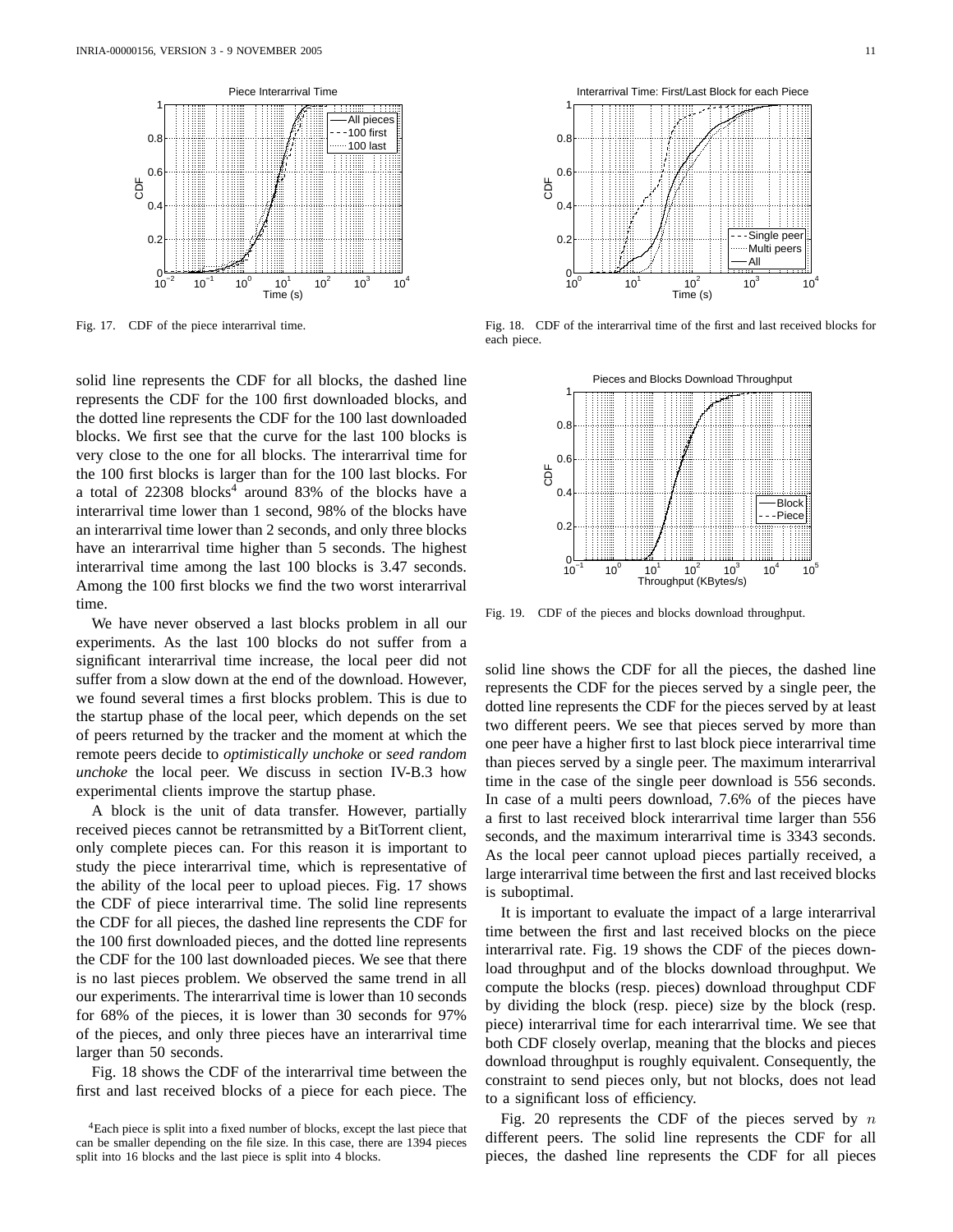![](_page_12_Figure_1.jpeg)

Fig. 20. CDF of the number of pieces served by a different number of peers.

downloaded before the end game mode, and the dotted line represents the CDF of the pieces downloaded once in end game mode. We see that a significant portion of the pieces are downloaded by more than a single peer. Some pieces are downloaded from 7 different peers. We note that the end game mode does not lead to an increase in the number of peers that serve a single piece. As the end game mode is activated for the last few blocks to download, the respective percentage of pieces served by a single peer or several peers in end game mode is not significant. Whereas the end game mode triggers a request for the last blocks to all peers in the peer set, we see in all our experiments that the end game mode does not lead to a piece downloaded by more peers than before the end game mode.

All the results in this section are given for an experiment on torrent 7. However, we did not observe any fundamental differences in the other experiments. The major difference is the absolute interarrival time that decreases for all the plots when the download speed of the local peer increases.

We have not evaluated the respective merits of the rarest first algorithm and of the end game mode. We do not expect to see a major impact of the end game mode. First, the end game mode is only activated for the last few blocks, thus a very low impact on the overall efficiency. Second, this mode is useful in case of pathological cases, when the last pieces are downloaded from a slow peer. Whereas a user can tolerate a slowdown during a download, it can be frustrating to see it at the end of the download. The end game mode acts more as a psychological factor than as a significant improvement of the overall BitTorrent download speed.

*3) Summary of the Results on the Rarest First Algorithm:* The rarest first algorithm is at the core of the BitTorrent protocol, as important as the choke algorithm. The rarest first algorithm is simple and based on local decisions.

We found that: i)The rarest first algorithm increases the entropy of pieces in the peer set; ii)The rarest first algorithm does a good job at attracting missing pieces in a peer set; iii)The last pieces problem is overstated, but the first pieces problem is underestimated.

We saw that multi peer download of a single piece does not impact significantly the pieces download speed of the local peer. With the rarest first algorithm, rarest pieces are downleecher state. loaded first. Thus, in case the remote peer stops uploading data to the local peer, it is possible that the few peers that have a copy of the piece do not want to upload it to the local peer. However, the strict priority policy mitigates successfully this

Fig. 21. CDF of the time spent by remote peers in the active peer set in

Finally, we have seen that whereas we did not observe a last pieces problem, we observed a first pieces problem. The first pieces take time to download, when the initial peer set returned by the tracker is too small. In such a case, the Azureus client offers a significant improvement. Indeed, with Azureus, peers can exchange their peer set during the initial peer handshake performed to join the peer set of the local peer. This results in a very fast growth of the peer set as compared to the *mainline* client. We have not evaluated in detail this improvement, but it is an interesting problem for future research.

#### *C. Peer Set and Active Peer Set Evolution*

drawback of the rarest first algorithm.

In this section, we evaluate the dynamics of the peer set and of the active peer set. This dynamics is important as it captures most of the variability of the torrent. These results provide also important insights for the design of realistic models of BitTorrent. All the figures in this section are given for torrent 7.

*1) Active Peer Set:* The dynamics of the active peer set depends on the choke algorithm, but also on the dynamics of the peers, and on the pieces availability. In this section, we study the dynamics of the active peer set on real torrents.

In the following figures, *all* represents all peers that were in the peer set during the experiments, and *no seed* represents all the peers that were in the peer set in the experiment, but that were not seed the first time they joined the peer set.

Fig. 21 represents the CDF of the time spent by the remote peers in the active peer set of the local peer when it is in leecher state. We observe a CDF very close to the one of Fig. 1. It was indeed observed in section IV-A.1 that there is a strong correlation between the time spent in the active peer set and the amount of bytes uploaded to remote peers. The main difference between Fig. 1 and Fig. 21 is that the peer with ID 59 was unchoked, but did not receive any block. As a consequence, for *all* peers  $\frac{18+12+2}{79} \approx 40\%$  of the peers and for the *no seed* peers  $\frac{18+2}{67} \approx 30\%$  of the peers are never in the active peer set (see section IV-A.1 for a detailed discussion on the *all* and *no seed* populations).

![](_page_12_Figure_16.jpeg)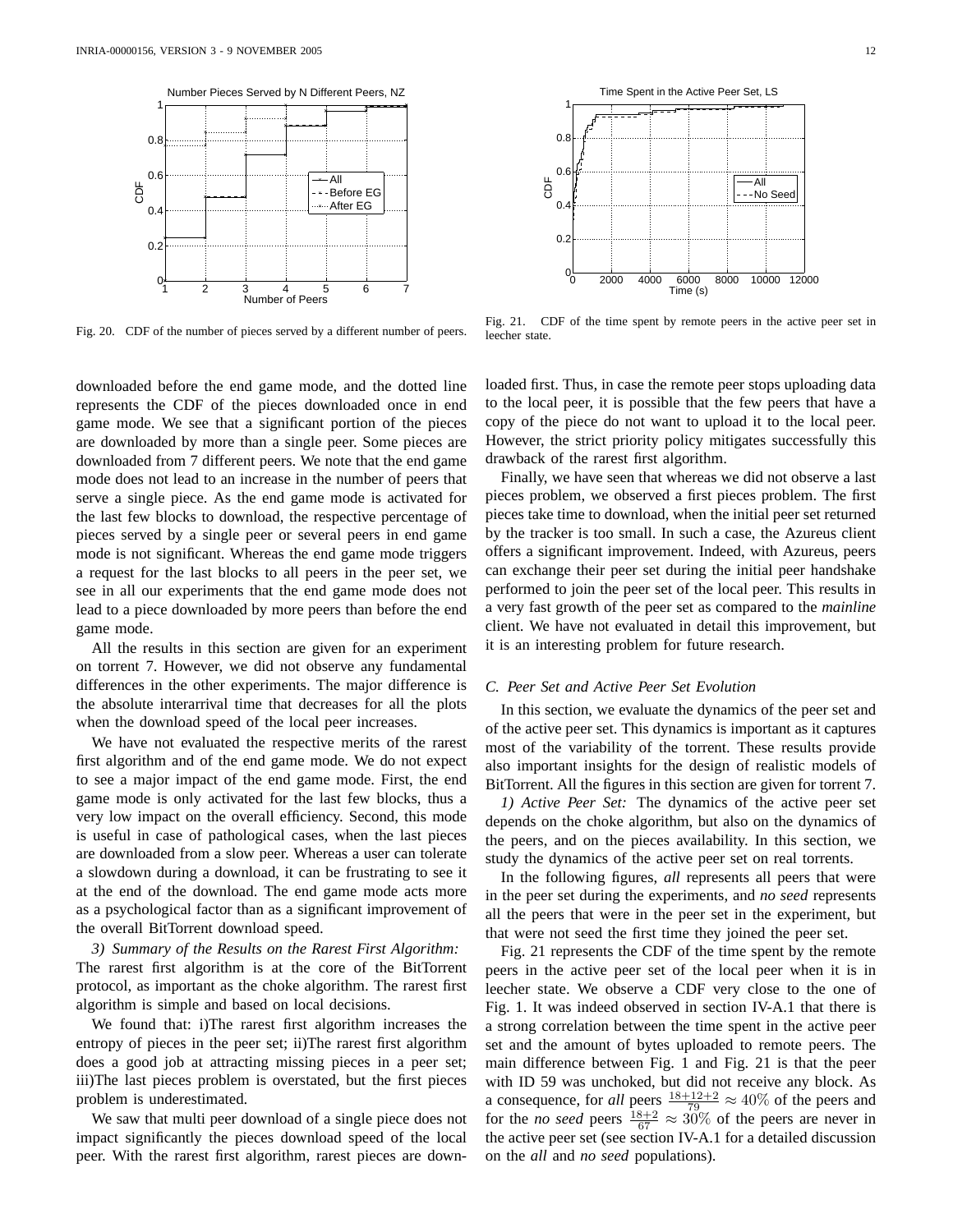![](_page_13_Figure_1.jpeg)

Fig. 22. CDF of the time spent in the active peer set in seed state.

In Fig. 3, we see that few peers stay a long time in the active peer set as regular unchoke, and the optimistic unchoke gives most of the peers a chance to join the active peer set. In summary, the active peer set is stable for the three peers that are unchoked as regular unchoke, the additional peer unchoked as optimistic unchoke changes frequently and can be approximated as a random choice in the peer set. This conclusion is consistent with all our experiments.

Fig. 22 represents the CDF of the time spent by remote peers in the active peer set of the local peer when it is in seed state. We see a CDF very close to the one of Fig. 6. There is indeed a strong correlation between the time spent in the active peer set and the amount of bytes uploaded to remote peers.

As explained in section IV-A.2, the distribution of the time spent in the active peer set in seed state is similar to the distribution of the time spent in the peer set in seed state. An analogous behavior has been observed in all our experiments. In particular, the CDF of the time spent by remote peers in the active peer set of the local peer when it is in seed state (Fig. 22), the CDF of the number of bytes uploaded to each remote peer when the local peer is in the seed state (Fig. 6), and the CDF of the time spent in the peer set (Fig. 7) have the same shape. In the next section we evaluate the dynamics of the peer set in our experiments.

*2) Peer Set:* Fig. 10 represents the evolution of the peer set size with time. The peer set size decreases 13680 seconds after the start of the experiment, which corresponds to the local peer switching to seed state. We see that the peer set size has a lot of small variations, in particular when the local peer is in seed state. To explain this behavior, we have plotted the cumulative number of peers joining and leaving the peer set with time in Fig. 23. The solid line is the cumulative number of times a peer joins the peer set, the dotted line is the cumulative number of times a peer leaves the peer set, and the dashed line is the cumulative number of times a unique peer (identified by its IP address and client ID) joins the peer set.

We first note the huge difference between the cumulative number of joins and the cumulative number of unique peer joining the peer set. The difference grows when the local peer switches to seed state. This difference is due to a misbehavior

![](_page_13_Figure_8.jpeg)

Fig. 23. Evolution of the peer set population.

of popular BitTorrent clients<sup>5</sup>. When a local peer becomes a seed, it disconnects from all the seeds in its peer set. The *mainline* client reacts to such a disconnect by dropping the connection. Instead, the misbehaving clients try to reconnect. Whereas this behavior could make sense when the local peer is in leecher state, it is meaningless when the remote peer becomes a seed. As the frequency of the reconnect is small, this behavior generates a large amount of useless messages. However, compared to the amount of regular messages, these useless messages are negligible.

Fig. 23 shows a slow increase of the unique peers joining the peer set. At the end of the experiment, 79 different peers have joined the peer set. This result is consistent with all the other experiments. Moreover, the increase of the unique peers joining the peer set follows a linear trend with time. The only exceptions are when the number of different peers reaches the size of the torrent. In this case, the curve flattens. This result is important as it means that the amount of new peers injected in the peer set is roughly constant with time. We do not have any convincing explanation for this trend, and we intend to further investigate this result in the future.

#### *D. Protocol Overhead*

There are  $11$  messages in BitTorrent<sup>6</sup> as specified by the *mainline* client in version 4.0.x. All the messages are sent using TCP. In the following, we give a brief description of the BitTorrent messages, the size of each message is given without the TCP/IP header overhead of 40 bytes.

• The *HANDSHAKE* (HS) message is the first message exchanged when a peer initiates a connection with a remote one. The initiator of the connection sends a *HANDSHAKE* message to a remote peer. The remote peer answers with another *HANDSHAKE* message. Then the connection is deemed to be setup and no more *HAND-SHAKE* message is exchanged. A connection between two peers is symmetric. If the connection is closed, a new

<sup>5</sup>We have observed this misbehavior for BitComet, Azureus, and variations of them.

<sup>&</sup>lt;sup>6</sup>Due to space limitations, we do not give all the details, but a rapid survey of the different messages. The interested reader is referred to the documentation available on the BitTorrent Web site [10].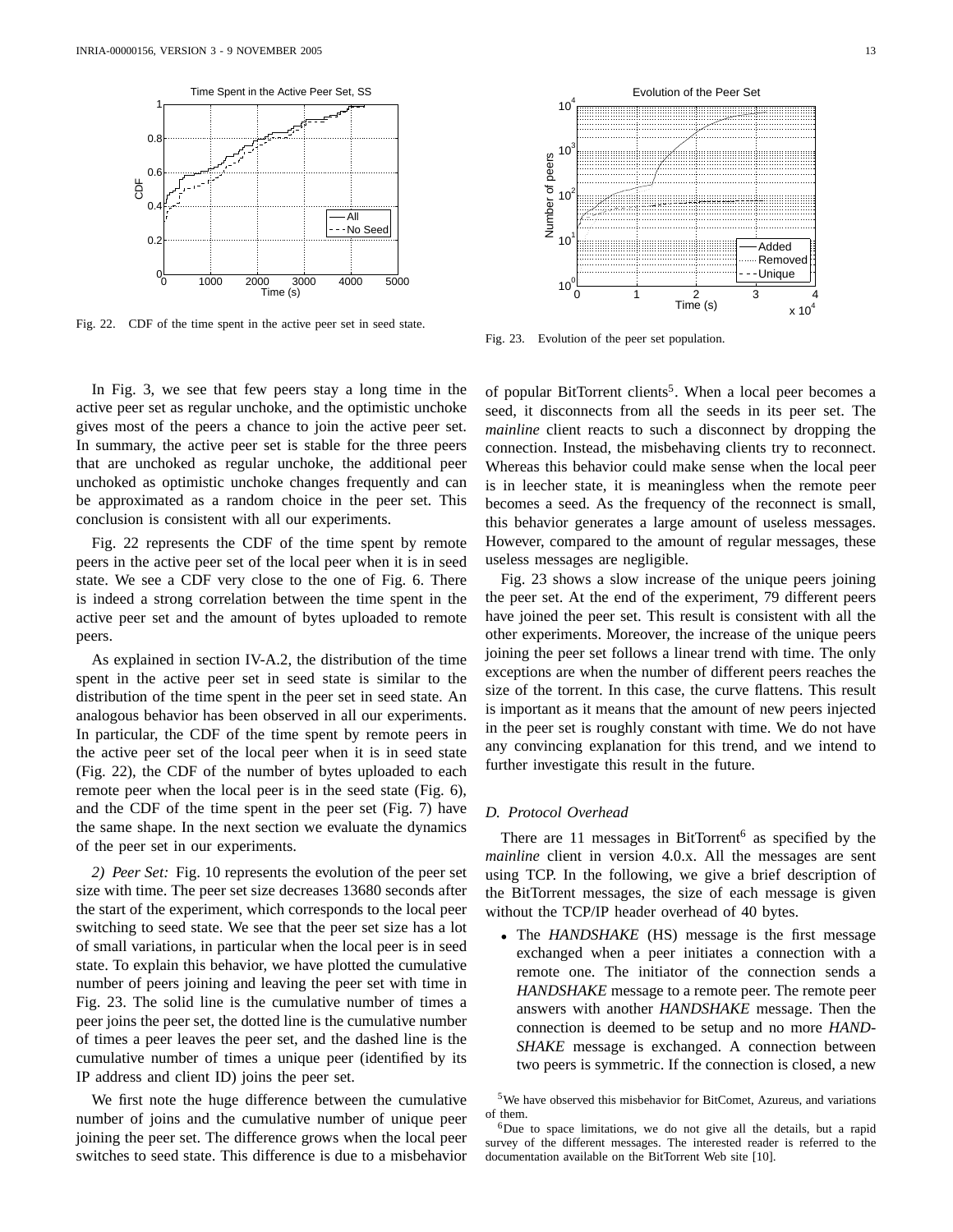handshake is required to setup again this connection. The *HANDSHAKE* message size is 68 bytes.

- The *KEEP ALIVE* (KA) message is periodically sent to each remote peer to avoid a connection timeout on the connection to this remote peer. The *KEEP ALIVE* message size is 4 bytes.
- The *CHOKE* (C) message is sent to a remote peer the local peer wants to choke. The *CHOKE* message size is 5 bytes.
- The *UNCHOKE* (UC) message is sent to a remote peer the local peer wants to unchoke. The *UNCHOKE* message size is 5 bytes.
- The *INTERESTED* (I) message is sent to a remote peer when the local peer is interested in the content of this remote peer. The *INTERESTED* message size is 5 bytes.
- The *NOT INTERESTED* (NI) message is sent to a remote peer when the local peer is not interested in the content of this remote peer. The *NOT INTERESTED* message size is 5 bytes.
- The *HAVE* (H) is sent to each remote peer when the local peer has received a new piece. It contains the new piece ID. The *HAVE* message size is 9 bytes.
- The *BITFIELD* (BF) message is sent only once after each handshake to notify the remote peer of the pieces the local peer already has. Both the initiator of the connection and the remote peer send a *BITFIELD* message. The *BITFIELD* message size is variable. Its size is a function of the number of pieces in the content and is  $\lceil \frac{\text{\# of pieces}}{8} \rceil + 5 \text{ bytes.}$
- The *REQUEST* (R) message is sent to a remote peer to request a block to this remote peer. The *REQUEST* message size is 17 bytes.
- The *PIECE* (P) message is the only one that is used to send blocks. Each *PIECE* message contains only one block. Its size is a function of the block size. For a default block size of 2 <sup>14</sup> bytes, the size of the *PIECE* message will be  $2^{14} + 13$  bytes.
- The *CANCEL* (CA) message is used during the end game mode to cancel a *REQUEST* message. The *CANCEL* message size is 17 bytes.

We have described the way local peer, remote peer. As the connections between the local peer and the remote peers are symmetric, each remote peer can be considered as a local peer from its point of view. Therefore, each remote peer will also send messages to the local peer.

We have evaluated for each experiment the protocol overhead. We count as overhead the 40 bytes of the TCP/IP header for each message exchanged plus the BitTorrent message overhead. We count as payload the bytes received or sent in a PIECE message without the PIECE message overhead. The upload overhead is the ratio of all the sent messages overhead over the total amount of bytes sent (overhead + payload). The download overhead is the ratio of all the received messages overhead over the total amount of bytes received (overhead + payload).

Fig. 24 shows the number of messages and Fig. 25 the number of bytes sent and received by the local peer for each type of messages for torrent 7. According to Fig. 24 the *HAVE*,

![](_page_14_Figure_15.jpeg)

Fig. 24. Messages sent from and received by the local peer per message type.

![](_page_14_Figure_17.jpeg)

Fig. 25. Bytes sent from and received by the local peer per message type.

*REQUEST*, and *PIECE* messages account for most of the messages sent and received. Fig. 25 shows that the *PIECE* messages account for most of the bytes sent and received far more than the *HAVE*, *REQUEST*, and *BITFIELD* messages. All the other messages have only a negligible impact on the overhead of the protocol. This result is consistent with all our experiments and explain the low overhead of the protocol.

Overall, the protocol download and upload overhead is lower than 2% in most of our experiments. The messages that account for most of the overhead are the HAVE, REQUEST, and BITFIELD messages. The contribution to the overhead of all other messages can be neglected in our experiments. For three experiments on torrent 5, 9, and 6, we got a download overhead of respectively 23%, 7%, and 3%, which are the highest download overhead over all our experiments. This overhead is due to the small size of the contents in these torrents (6 MB, 140 MB, 200 MB), and to a long time in seed state (8 hours). The longer the peer stays in seed state, the higher its download overhead. Indeed, in seed state a peer does not receive anymore payload data, but it continues to receive BitTorrent messages. However, even for a small content and several hours in seed state, the overhead remains reasonable.

For some experiments, we observed an upload overhead up to 15%. Several factors contribute to a large upload overhead. A small time spent in seed state reduces the amount of pieces contributed, whereas all the HAVE and REQUEST messages sent by the local peer during an experiment are sent in leecher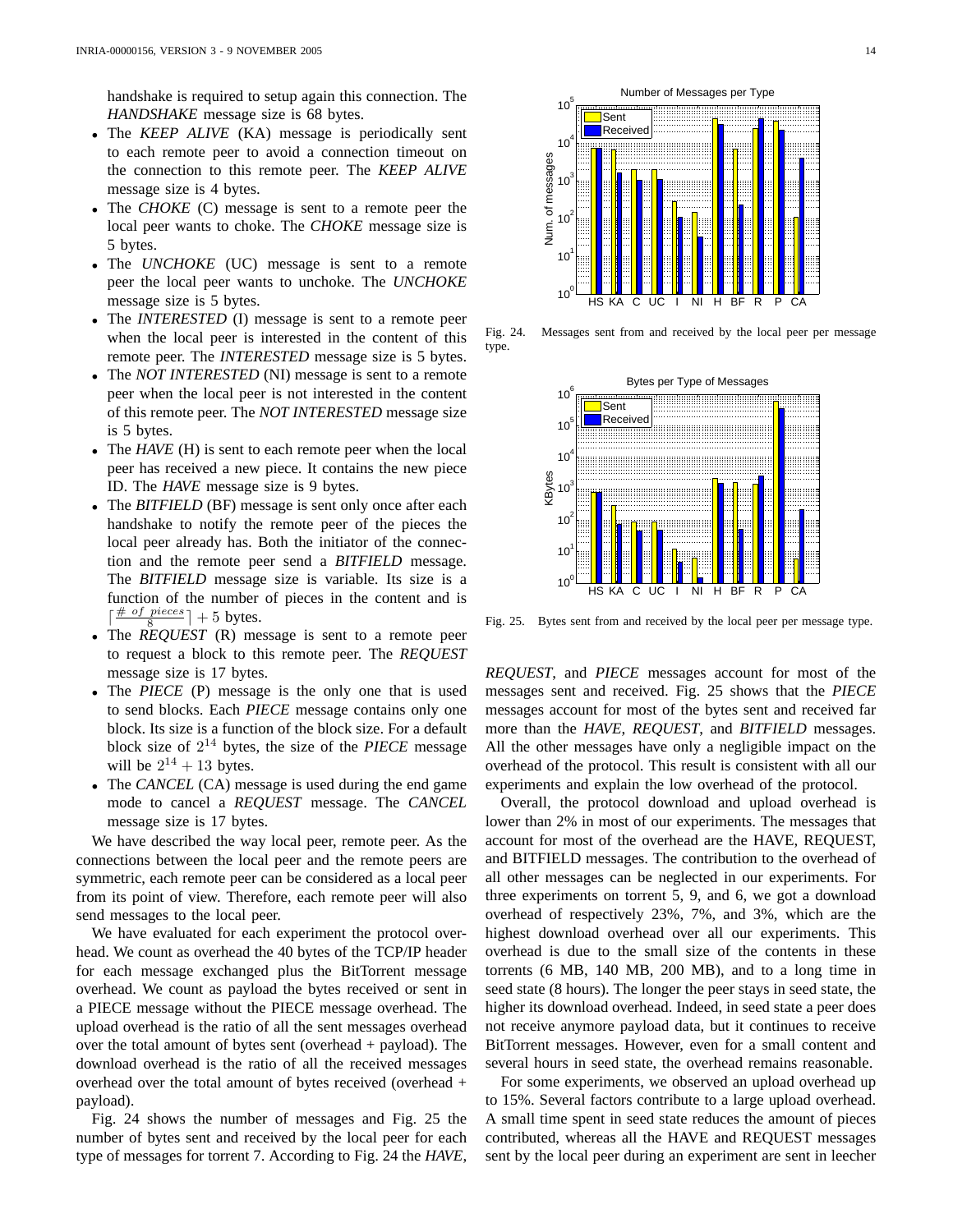state. In case the download speed is high and the upload speed is low, then the local peer will contribute even less, but its amount of sent HAVE and REQUEST messages will remain the same. This is the main reason for the observed overhead of 15%. For very large contents, e.g., torrent 10, the BITFIELD message will be large, thus a larger overhead in particular in seed state.

The download overhead increases moderately with the time spent in seed state, and it is inevitable to have a download overhead that increases while in seed state. The upload overhead increases, as peers contribute less. Thus, selfish peers will experience a higher upload overhead. In conclusion, the BitTorrent protocol overhead can be considered as small.

#### V. RELATED WORK

Whereas BitTorrent can be considered as one of the most successful peer-to-peer protocol, there are few studies on it.

Several analytical studies of BitTorrent-like protocols exist [14], [15], [16]. Whereas they provide a good insight on the behavior of such protocols, the assumptions made limit the scope of their conclusions. Biersack et al. [16] propose an analysis of three content distribution models: a linear chain, a tree, and a forest of trees. They discuss the impact of the number of chunks (what we call pieces) and of the number of simultaneous uploads (what we call the active peer set) for each model. They show that the number of chunks should be large and that the number of simultaneous uploads should be between 3 and 5. Yang et al. [15] study the service capacity of BitTorrent-like protocols. They show that the service capacity increases exponentially at the beginning of the torrent and then scale well with the number of peers. They also present traces obtained from a tracker. Such traces are very different from ours, as they do not allow to study the dynamics of a peer. Both studies presented in [16] and [15] are orthogonal to ours as they do not consider the dynamics induced by the choke and rarest first algorithms. Qiu and Srikant [14] extend the initial work presented in [15] by providing an analytical solution to a fluid model of BitTorrent. Their results show the high efficiency in terms of system capacity utilization of BitTorrent, both in a steady state and in a transient regime. Furthermore, the authors concentrate on a game-theoretical analysis of the choke and rarest first algorithms. However, a major limitation of this analytical model is the assumption of global knowledge of all peers to make the peer selection. Indeed, in a real system, each peer has only a limited view of the other peers, which is defined by its peer set. As a consequence, a peer cannot find the best suited peers to send data to in all the peers in the torrent (global optimization assumption), but in its own peer set (local and distributed optimization). Also, they do not evaluate the rarest first algorithm, but assume a uniform distribution of pieces. Our study is complementary, as it provides the validation of some of their assumptions and a detailed experimental study of the dynamics of BitTorrent.

Felber et al. [17] compare different peer and piece selection strategies in static scenarios using simulations. Bharambe et al. [13] present a simulation-based study of BitTorrent using a discrete-event simulator that supports up to 5000 peers. The authors concentrate on the evaluation of the BitTorrent performance by looking at the upload capacity of the nodes and at the fairness defined in terms of the volume of data served by each node. They varied various parameters of the simulation as the peer set and active peer set size. They provide important insights on the behavior of BitTorrent. However, they do not evaluate a peer set larger than 15 peers, whereas the real implementation of BitTorrent has a default value of 80 peers. This restriction may have an important impact on the behavior of the protocol as the piece selection strategy is impacted by the peer set size. Finally, the validation of a simulator is always hard to perform, and the simulator restrictions may biased the results. Our study provides real word results that can be used to validate simulated scenarios. Moreover, our study is different because we do not modify the default parameters of BitTorrent, but we observed its default behavior on a large variety of real torrents.

Pouwelse et al. [18] study the file popularity, file availability, download performance, content lifetime and pollution level on a popular BitTorrent tracker site. This work is orthogonal to ours as they do not study the core algorithms of BitTorrent, but rather focus on the contents distributed using BitTorrent and on the users behavior. The work that is the most closely related to our study was done by Izal et al. [19]. In this paper, the authors provide seminal insights on BitTorrent based on data collected from a *tracker* log for a *single* yet popular torrent, even if a sketch of a local vision from a local peer perspective is presented. Their results provide information on peers behavior, and show a correlation between uploaded and downloaded amount of data. Our work differs from [19] in that we provide a thorough measurement-based analysis of the fundamental algorithms of BitTorrent. We also study a large variety of torrents, which allows us to do not be biased toward a particular type of torrent. Moreover, without pretending to answer all possible questions that arise from a simple yet powerful protocol as BitTorrent, we provide the mean of understanding the basic functioning of the core algorithms of BitTorrent.

#### VI. DISCUSSION

In this paper, we have evaluated using experimentations the properties of the two core algorithms of BitTorrent: the choke and rarest first algorithms. We have instrumented a BitTorrent client and run experiments on a large number of torrents with varying characteristics in terms of number of leechers, number of seeds, and content sizes. A detailed analysis of the results of these experiements gave us a good understanding of the properties of these algorithms. Our main findings are:

- Both algorithms are jointly responsible for an efficient content replication;
- The choke algorithm gives a fair chance to each peer to be served by a given peer;
- The choke algorithm achieves a reasonable reciprocation with respect to the amount of data exchanged between leechers;
- The new version of the choke algorithm in seed state is more robust than the old one to free-riders, by evenly